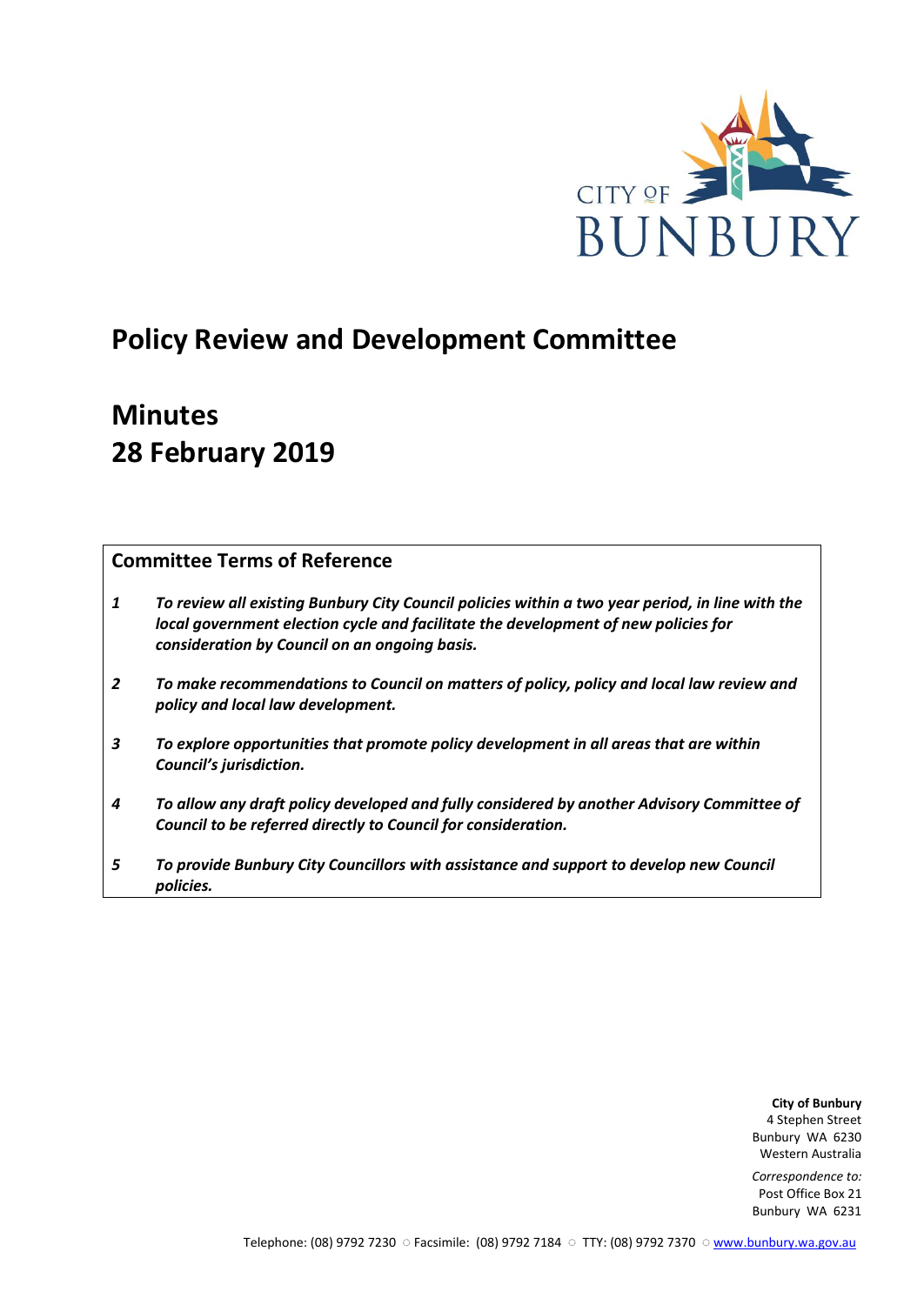

# **Minutes**

# 28 February 2019

Members of the public to note that recommendations made by this committee are not final and will be subject to adoption (or otherwise) at a future meeting of the Bunbury City Council.

## **Table of Contents**

|           | Item No | Subject | Page No |
|-----------|---------|---------|---------|
| <u>1.</u> |         |         |         |
| 2.        |         |         |         |
| 3.        |         |         |         |
| 4.        |         |         |         |
|           | 4.1     |         |         |
|           | 4.2     |         |         |
| 5.        |         |         |         |
| <u>6.</u> |         |         |         |
| <u>7.</u> |         |         |         |
| 8.        |         |         |         |
|           | 8.1     |         |         |
|           | 8.2     |         |         |
|           | 8.3     |         |         |
| <u>9.</u> |         |         |         |
| 10.       |         |         |         |
|           | 10.1    |         |         |
|           | 10.2    |         |         |
|           | 10.3    |         |         |
|           | 10.4    |         |         |
|           | 10.5    |         |         |
|           | 10.6    |         |         |
|           | 10.7    |         |         |
|           | 10.8    |         |         |
|           | 10.9    |         |         |
| 11.       |         |         |         |
| 12.       |         |         |         |
|           | 12.1    |         |         |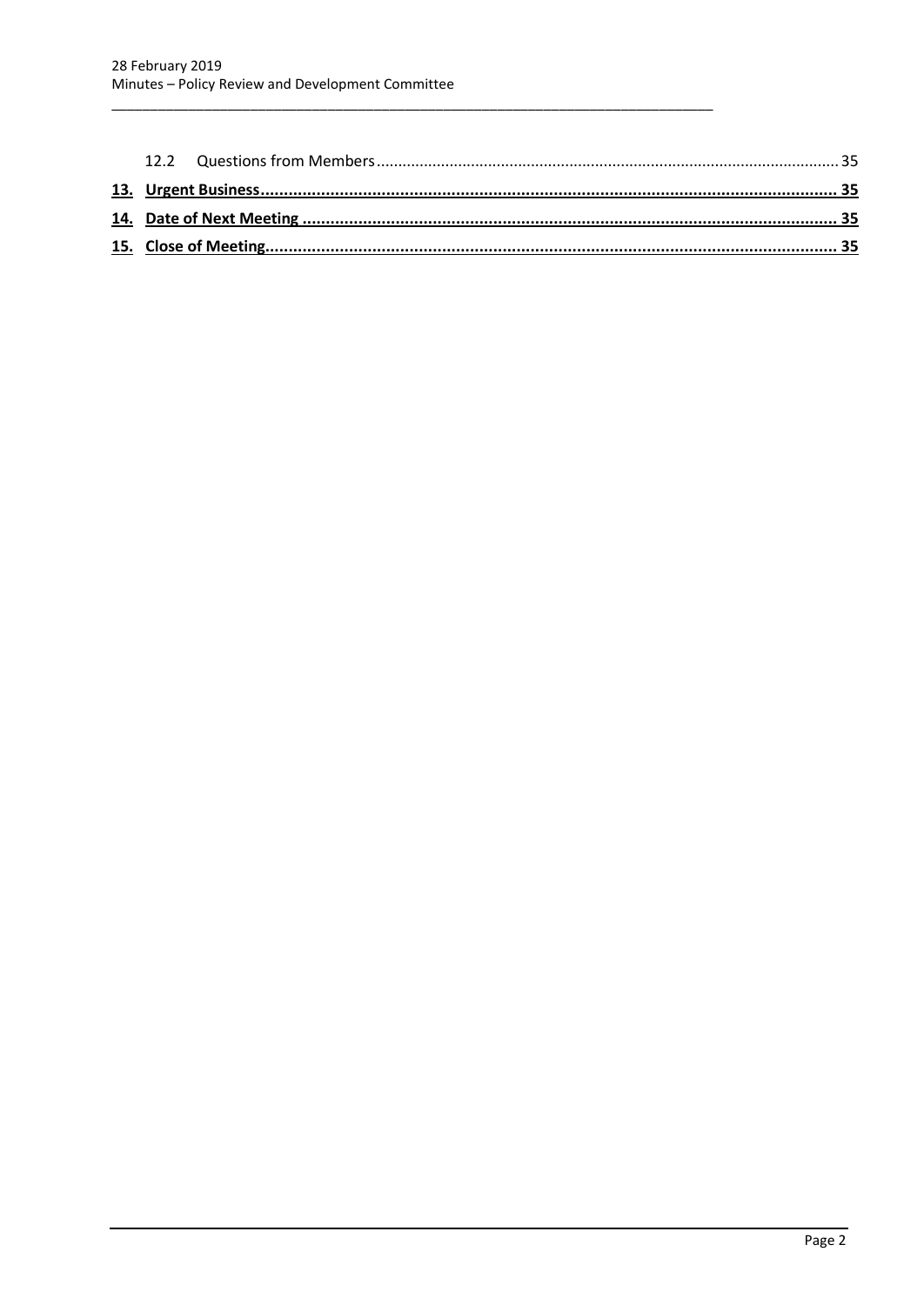# <span id="page-3-0"></span>**1. Declaration of Opening**

The Presiding Member declared the meeting open at 9.00am.

\_\_\_\_\_\_\_\_\_\_\_\_\_\_\_\_\_\_\_\_\_\_\_\_\_\_\_\_\_\_\_\_\_\_\_\_\_\_\_\_\_\_\_\_\_\_\_\_\_\_\_\_\_\_\_\_\_\_\_\_\_\_\_\_\_\_\_\_\_\_\_\_\_\_\_\_\_\_

# <span id="page-3-1"></span>**2. Disclaimer**

Not applicable to this committee.

## <span id="page-3-2"></span>**3. Announcements from the Presiding Member**

Nil

## <span id="page-3-3"></span>**4. Attendances**

*Committee Members:*

| <b>Member Name</b>                  | Representing            |
|-------------------------------------|-------------------------|
| Cr Jaysen Miguel (Presiding Member) | City of Bunbury         |
| Cr Todd Brown                       | City of Bunbury         |
| Cr Karen Steele                     | Proxy for Mayor Brennan |
|                                     |                         |

#### *Ex-officio Members (non-voting):*

| <b>Member Name</b> | Representing                   |
|--------------------|--------------------------------|
| Mr Mal Osborne     | <b>Chief Executive Officer</b> |

## *Support Staff:*

| <b>Name</b>      | <b>Title</b>                                              |
|------------------|-----------------------------------------------------------|
| Mr Greg Golinski | <b>Manager Governance</b>                                 |
| Ms Jane Parsons  | Senior Procurement Officer                                |
| Ms Isabell Evans | Manager People and Place                                  |
| Mrs Sarah Upton  | Manager Community Law, Safety and Environmental<br>Health |

## <span id="page-3-4"></span>**4.1 Apologies**

Mr Mark Seaward, BGCCI Cr James Hayward

# <span id="page-3-5"></span>**4.2 Approved Leave of Absence**

Mayor Brennan is on approved leave of absence.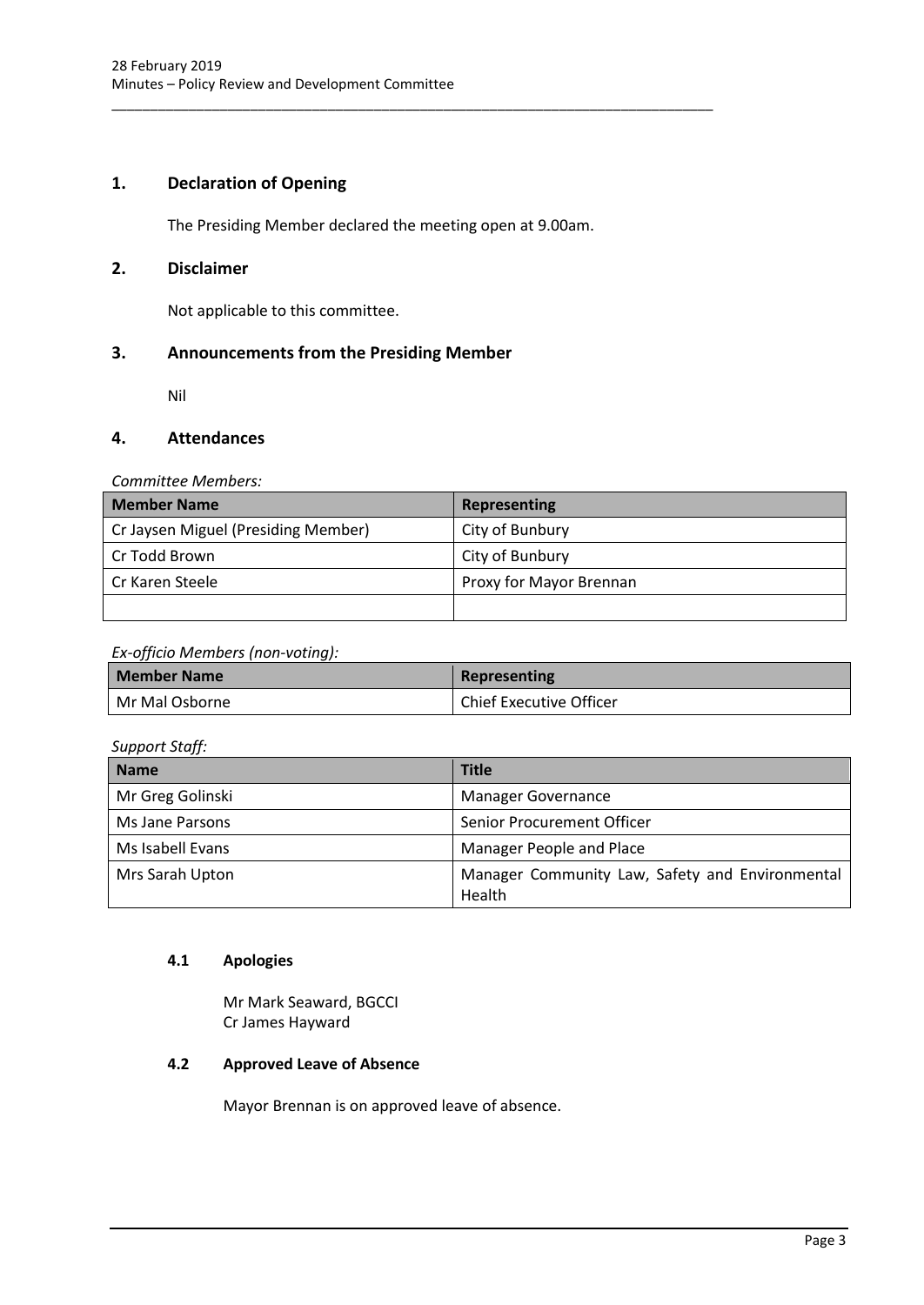# <span id="page-4-0"></span>**5. Declaration of Interest**

Nil

# <span id="page-4-1"></span>**6. Public Question Time**

Not applicable

# <span id="page-4-2"></span>**7. Confirmation of Minutes**

Committee Decision: Moved: Cr Brown Seconded: Cr Miguel

\_\_\_\_\_\_\_\_\_\_\_\_\_\_\_\_\_\_\_\_\_\_\_\_\_\_\_\_\_\_\_\_\_\_\_\_\_\_\_\_\_\_\_\_\_\_\_\_\_\_\_\_\_\_\_\_\_\_\_\_\_\_\_\_\_\_\_\_\_\_\_\_\_\_\_\_\_\_

*The minutes of the Policy Review and Development Committee Meeting held on 22 November 2018 are confirmed as a true and accurate record.*

*CARRIED*

# <span id="page-4-4"></span><span id="page-4-3"></span>**8. Petitions, Presentations and Deputations**

- **8.1 Petitions**
- Nil
- <span id="page-4-5"></span>**8.2 Presentations**
- Nil
- <span id="page-4-6"></span>**8.3 Deputations**
- Nil

# <span id="page-4-7"></span>**9. Method of Dealing with Agenda Business**

Items were dealt with in the order they appeared on the agenda.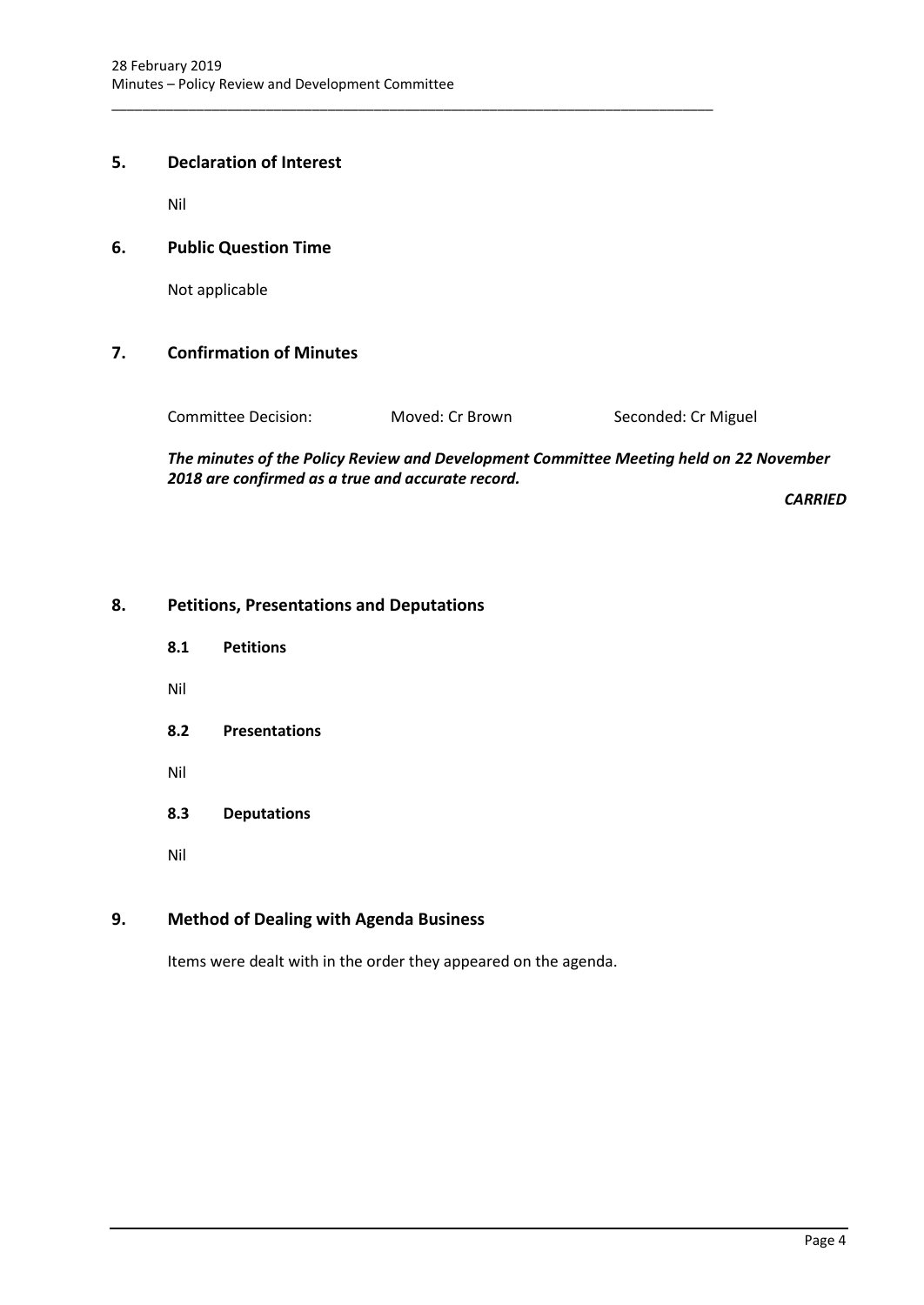\_\_\_\_\_\_\_\_\_\_\_\_\_\_\_\_\_\_\_\_\_\_\_\_\_\_\_\_\_\_\_\_\_\_\_\_\_\_\_\_\_\_\_\_\_\_\_\_\_\_\_\_\_\_\_\_\_\_\_\_\_\_\_\_\_\_\_\_\_\_\_\_\_\_\_\_\_\_

# <span id="page-5-0"></span>**10. Reports**

#### <span id="page-5-1"></span>**10.1 Proposed Dogs Local Law**

| <b>Applicant/Proponent:</b> | Internal                                                     |  |  |
|-----------------------------|--------------------------------------------------------------|--|--|
| <b>Responsible Officer:</b> | Sarah Upton, Manager Community Law, Safety and Environmental |  |  |
|                             | Health                                                       |  |  |
|                             | Greg Golinski, Manager Governance                            |  |  |
| <b>Responsible Manager:</b> | Sarah Upton, Manager Community Law, Safety and Environmental |  |  |
|                             | Health                                                       |  |  |
|                             | Greg Golinski, Manager Governance                            |  |  |
| Executive:                  | Gary Barbour, Director Planning and Development Services     |  |  |
| <b>Authority/Discretion</b> | Review<br>Advocacy                                           |  |  |
|                             | Executive/Strategic<br>Quasi-Judicial                        |  |  |
|                             | ⊠<br>Legislative<br><b>Information Purposes</b>              |  |  |
| <b>Attachments:</b>         | Appendix 1: Proposed Dogs Local Law 2019                     |  |  |

#### **Summary**

The purpose of this Report is for the Policy Review and Development to consider submissions received in relation to the previously advertised draft Dogs Local Law (the local law).

The **purpose** of the proposed local law is to repeal the existing Dogs Local Law 2002 and to extend to Council the controls over dogs which exist under the *Dog Act 1976*.

The **effect** of the proposed local law is to provide Council with controls and regulatory measures in relation to the impounding of dogs, requirements and limitations on the keeping of dogs, and the management of dogs in public places.

#### **Executive Recommendation**

That the Policy Review and Development Committee recommend that Council:

- 1. Notes that no submissions were received during the statutory advertising period regarding the draft City of Bunbury Dogs Local Law.
- 2. Adopts the City of Bunbury Dogs Local Law as presented at Appendix 1.
- 3. Requests the Chief Executive Officer undertake all relevant statutory advertising in this regard.

*Voting Requirements: Absolute Majority required by Council*

#### **Strategic Relevance**

| Theme 4:       | Our City                                                          |
|----------------|-------------------------------------------------------------------|
| Goal:          | Civic leadership, partnerships and sound governance in delivering |
|                | with and for the community                                        |
| Objective 4.3: | Trusted leadership and robust decision-making                     |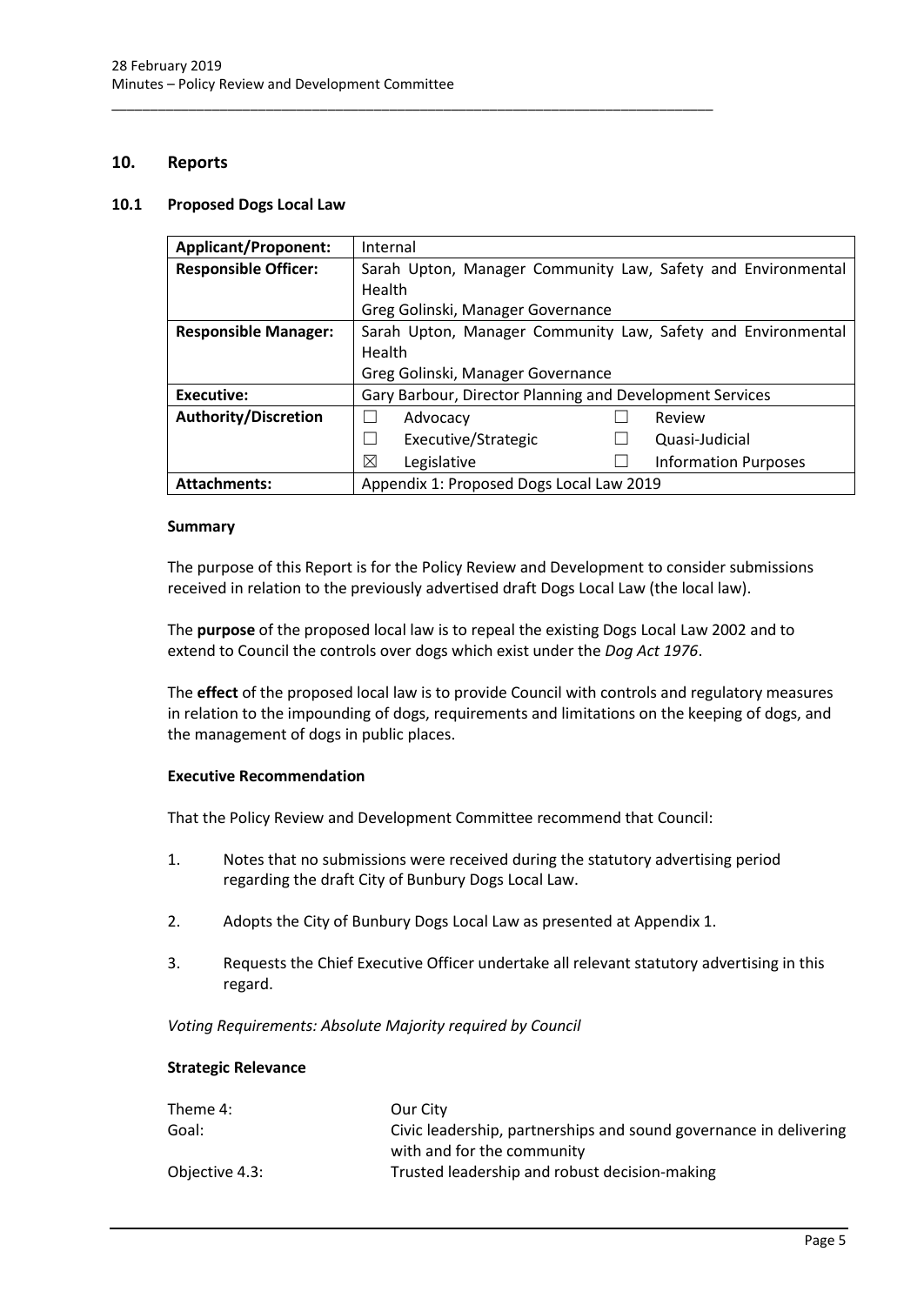## **Regional Impact Statement**

The proposed Dogs Local Law only has jurisdiction within the district of the City of Bunbury.

\_\_\_\_\_\_\_\_\_\_\_\_\_\_\_\_\_\_\_\_\_\_\_\_\_\_\_\_\_\_\_\_\_\_\_\_\_\_\_\_\_\_\_\_\_\_\_\_\_\_\_\_\_\_\_\_\_\_\_\_\_\_\_\_\_\_\_\_\_\_\_\_\_\_\_\_\_\_

## **Background**

At its meeting held on 21 August 2018, Council agreed to give public notice of its intention to make a new Dogs Local Law (refer Council Decision 252/18). The proposed local law was advertised in state-wide and local news publications between 28 August and 22 October 2018.

Following some feedback from the Department of Local Government, Sport and Cultural Industries (DLGSCI), the proposed local law was readvertised by Council in December 2018 (refer decision 366/18) with some modifications, primarily the inclusion of unmodified penalties, which gives effect to the table of modified penalties.

The local law was readvertised between 18 December 2018 and 8 February 2019, with no submissions received.

## **Council Policy Compliance**

N/A

## **Legislative Compliance**

Section 3.12 of the *Local Government Act 1995* outlines the process for the creation of a new local law and is applicable.

## **Officer Comments**

With no comments received regarding the proposed local law, it is recommended that Council agree to adopt the law as presented.

## **Analysis of Financial and Budget Implications**

There is provision within the 2018/19 budget for all advertising and gazettal costs associated with the adoption of this local law.

## **Councillor/Officer Consultation**

This report is presented to the Policy Review and Development Committee for consideration.

#### **Timeline: Council Decision Implementation**

Pending Council endorsement of the Executive Recommendation, the local law will be gazetted and will take effect from 14 days after gazettal date. It is expected that the local law will take effect from mid-April 2019.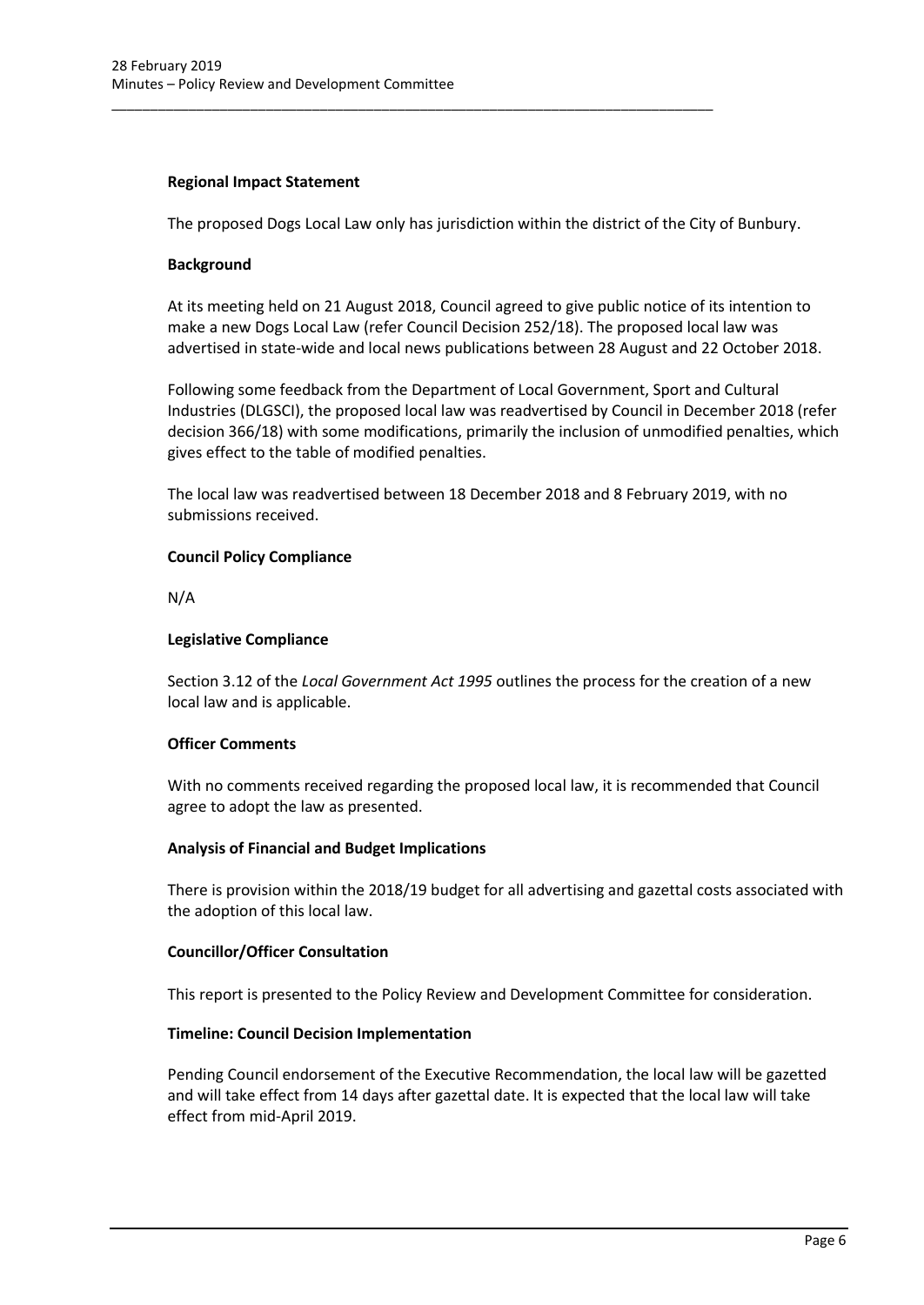# **Outcome of Meeting 28 February 2019**

The executive recommendation as printed was moved Cr Brown and second Cr Steele, and was carried unanimously as follows:

*That the Policy Review and Development Committee recommend that Council:*

\_\_\_\_\_\_\_\_\_\_\_\_\_\_\_\_\_\_\_\_\_\_\_\_\_\_\_\_\_\_\_\_\_\_\_\_\_\_\_\_\_\_\_\_\_\_\_\_\_\_\_\_\_\_\_\_\_\_\_\_\_\_\_\_\_\_\_\_\_\_\_\_\_\_\_\_\_\_

- *1. Notes that no submissions were received during the statutory advertising period regarding the draft City of Bunbury Dogs Local Law.*
- *2. Adopts the City of Bunbury Dogs Local Law as presented at Appendix 1.*
- <span id="page-7-0"></span>*3. Requests the Chief Executive Officer undertake all relevant statutory advertising in this regard.*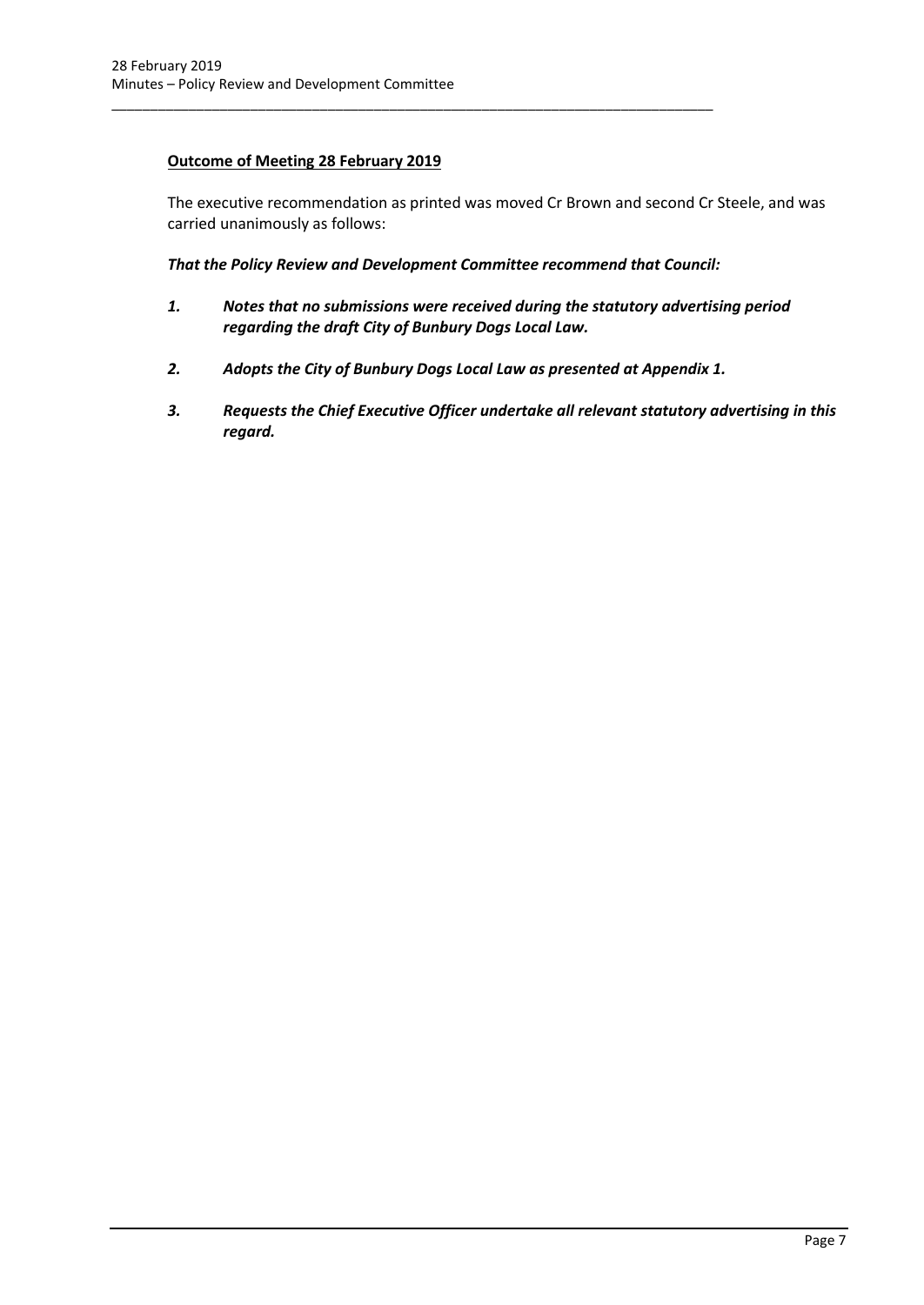\_\_\_\_\_\_\_\_\_\_\_\_\_\_\_\_\_\_\_\_\_\_\_\_\_\_\_\_\_\_\_\_\_\_\_\_\_\_\_\_\_\_\_\_\_\_\_\_\_\_\_\_\_\_\_\_\_\_\_\_\_\_\_\_\_\_\_\_\_\_\_\_\_\_\_\_\_\_

## **10.2 Review of Council Policy: Purchasing**

| <b>File Ref:</b>            | <b>Purchasing Policy Review</b>             |   |                             |
|-----------------------------|---------------------------------------------|---|-----------------------------|
| <b>Applicant/Proponent:</b> | Internal                                    |   |                             |
| <b>Responsible Officer:</b> | David Russell, Manager Works Administration |   |                             |
| <b>Responsible Manager:</b> | David Russell, Manager Works Administration |   |                             |
| <b>Executive:</b>           | Gavin Harris, Director Works and Services   |   |                             |
| <b>Authority/Discretion</b> | Advocacy                                    | ⋈ | Review                      |
|                             | Executive/Strategic                         |   | Quasi-Judicial              |
|                             | ⊠<br>Legislative                            |   | <b>Information Purposes</b> |
| <b>Attachments:</b>         | Appendix 2: Amended Purchasing Policy       |   |                             |

#### **Summary**

The Purchasing Council Policy is due for periodic review as is standard practice. The Policy was last reviewed on 13 December 2016.

#### **Executive Recommendation**

That the Policy Review and Development Committee recommend that Council adopt the revised Council Policy – Purchasing as presented.

*Voting Requirement: Simple Majority* 

#### **Strategic Relevance**

| Theme 4:       | Our City                                                                                                                             |
|----------------|--------------------------------------------------------------------------------------------------------------------------------------|
| Goal:          | Civic leadership, partnerships and sound governance in delivering with                                                               |
|                | and for the community.                                                                                                               |
| Objective 4.4: | A skilled organisation, which exercise responsible asset stewardship,<br>sound financial management, and exemplary customer service. |

#### **Regional Impact Statement**

This Policy benefits the Bunbury/Wellington Group of Councils through the Buy Local Policy component where local business is better supported and provided an increased opportunity to respond to quotations through the Vendor Panel system.

#### **Background**

The Purchasing Council Policy is periodically reviewed every two years as part of a good governance processes. At the last review in 2016 there was amalgamation of the separate Buy Local Price Preference Policy and the existing Purchasing Policy along with new legislative requirements for a Panel Purchasing Policy. These were consolidated in one Policy which enabled officers to have a "one stop" procurement shop for compliance information.

#### **Council Policy Compliance**

This report facilitates the review of an existing Council policy.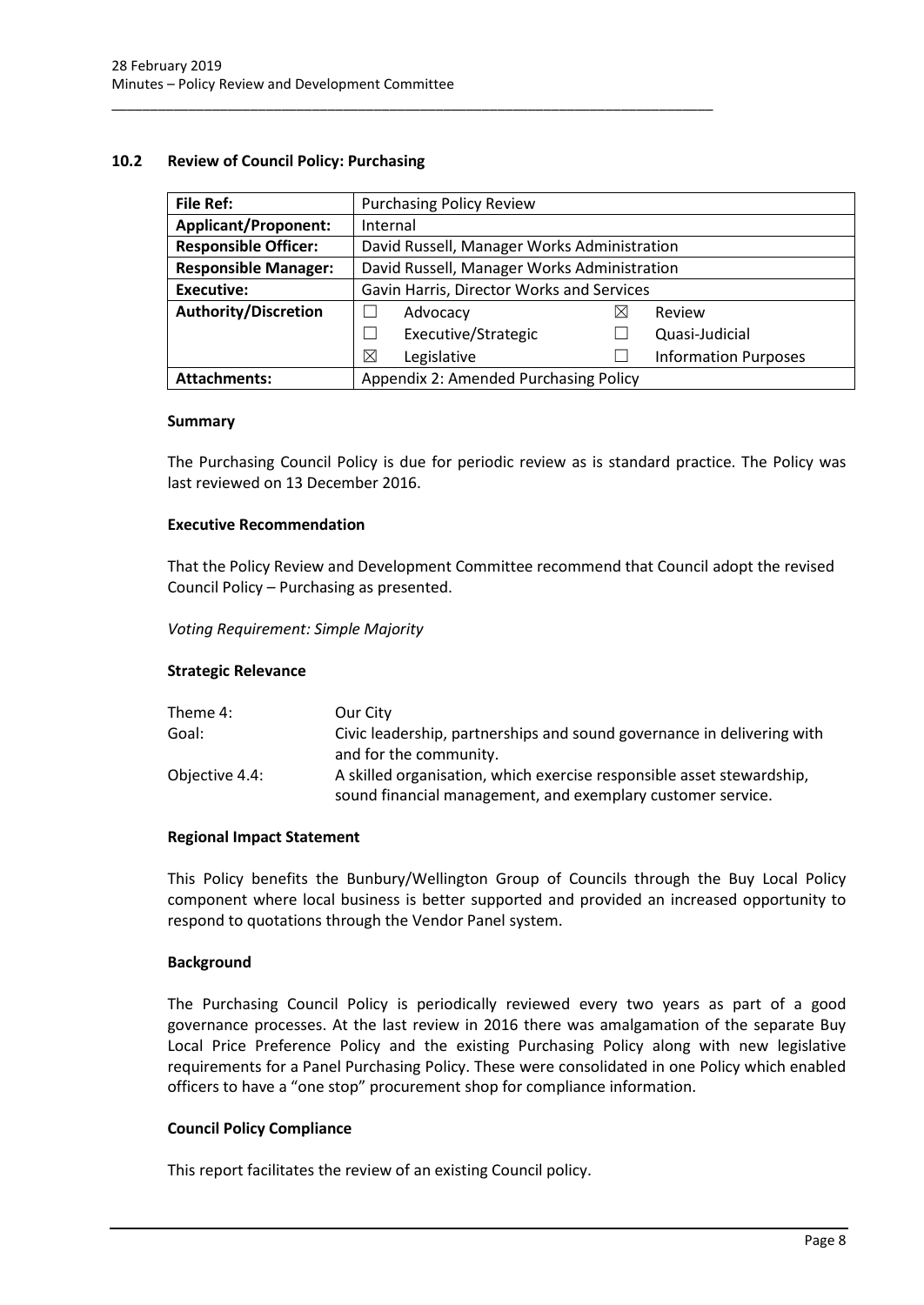## **Legislative Compliance**

The Policy has been updated in line with the *Local Government (Functions and General) Regulations 1996, Part 4 – Provision of Goods and Services.*

## **Officer Comments**

The following is the main basis of change in the proposed amended Policy:

\_\_\_\_\_\_\_\_\_\_\_\_\_\_\_\_\_\_\_\_\_\_\_\_\_\_\_\_\_\_\_\_\_\_\_\_\_\_\_\_\_\_\_\_\_\_\_\_\_\_\_\_\_\_\_\_\_\_\_\_\_\_\_\_\_\_\_\_\_\_\_\_\_\_\_\_\_\_

- a. Minor Regulation change around tender exemption for Aboriginal Businesses (has been removed);
- b. The introduction of the new Vendor Panel software procurement system that the City is now utilising; and
- c. The new WALGA template for purchasing that has been updated to reflect current industry trends and audits.

Due to the number of track changes in the document (in excess of 40), changes have been accepted where they relate to an updated WALGA Purchasing Policy recommendation where the intent and practicality of the Policy application remains the same.

Training will be undertaken with all employees that purchase goods or services once the Policy has been re-adopted.

Below are the notable recommendations that differ in intent to the existing Policy as it currently stands and have remained as track changes within the document;

## *Purchasing Thresholds (Page 5)*

- a) The words *"Vendor Panel"* have been referenced throughout to recognise that the City has a new procurement software portal that Officer's need to utilise.
- b) Reference to *"or demonstrate the attempt to obtain"* has been included as a new addition. Many times officers may issue a quote to in excess of three suppliers only to find that sometimes only one or two businesses respond. This has been included to allow officers to proceed with less than three quotes but they must still demonstrate that they applied due diligence in attempting to get quotations.

## *Approval Limits (Page 6)*

a) Raise the approval limit of the CEO from \$250k to \$500k (the same as the WALGA limit). All procurement goes through a process of risk assessment and evaluation regardless of whether it is an open market procurement or WALGA preferred supplier procurement. There have been no instances of any additional risk with open market procurement so it would make sense if this was made consistent. In addition, the City regularly receives advice that WALGA referred suppliers have either been terminated or have become insolvent whereas none of the "City" contracted suppliers have fallen into the insolvent category.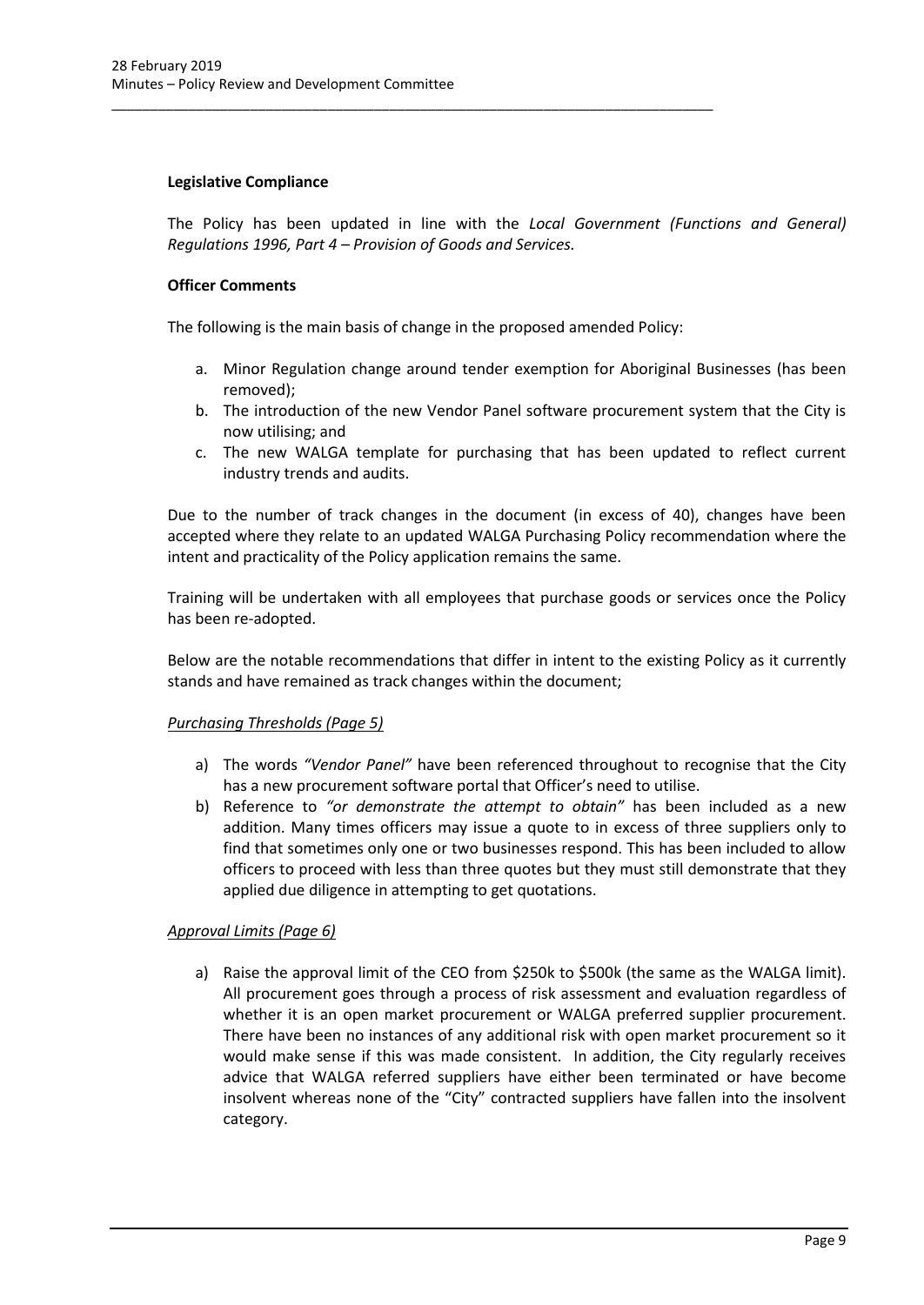The benefit of raising the limit means that projects can be expatiated by up to two weeks if they would have otherwise needed to go to Council. There would still be the requirement for the CEO to report on approval spend to Council on a periodic basis.

## *Discretionary Purchases (CEO, Directors and Managers)*

\_\_\_\_\_\_\_\_\_\_\_\_\_\_\_\_\_\_\_\_\_\_\_\_\_\_\_\_\_\_\_\_\_\_\_\_\_\_\_\_\_\_\_\_\_\_\_\_\_\_\_\_\_\_\_\_\_\_\_\_\_\_\_\_\_\_\_\_\_\_\_\_\_\_\_\_\_\_

Currently the CEO is the only permissible employee to approve this on amounts of between \$2k and up to \$150k excluding GST. The recommended change extends this to Directors and Managers at a reduced value to allow practical continuation of projects in an efficient manner.

It is not practical or good use of time for the CEO to be dealing with low value purchases of an operational nature (i.e. approval to sign off a \$2100 spend via a memorandum). While it is recommended to approve Directors up to \$100k and Managers up to \$5k there has been an additional requirement in regards to accountability to ensure adequate reasoning is captured within the record management system.

In the consultation phase of this Policy review it came back strongly from staff of the desire to raise the "one" quote requirement threshold from \$2k to \$5k due to the sometimes urgent and/or practical application of complying with the existing Policy. Rather than raise the amount to \$5k for all officers it has been suggested that Managers have a \$5k application of discretion where it is suitably applied. It should be noted that it is for once off (non- recurring) purchases.

In a practical sense, let us use the example of a truck that has broken down and is in a mechanical workshop in pieces with a mechanic able to repair at a price of \$4k and have parts over night to be fixed the next day. If value for money can be established then it would be beneficial to proceed with the repair. Under the current Policy we would be required to obtain three written quotations and potentially get the truck towed and or put back together to allow other mechanics to quote. This takes time for employees and money in down time of plant. This would be one example where this discretion could be applied and is a non-recurrent spend.

## *Purchasing from Aboriginal Businesses*

WALGA provided advice that there has been a small change to the Functions and General Legislation in regards to tender exempt purchases from those businesses listed on the Aboriginal Business Directory. The Directory no longer exists so therefore the wording has been changed to reflect this and indicate that the only exemption that remains is that of when purchasing through the WALGA Preferred Supplier Program.

## *Purchasing Policy Non-Compliance*

This is a new addition from WALGA in the Purchase Policy template. The proposed addition outlines the rationale and process for increased accountability for local government employees undertaking purchasing of goods and services if they do not comply with the requirements.

#### **Analysis of Financial and Budget Implications**

The Policy will not have any impact on the budget.

## **Community Consultation**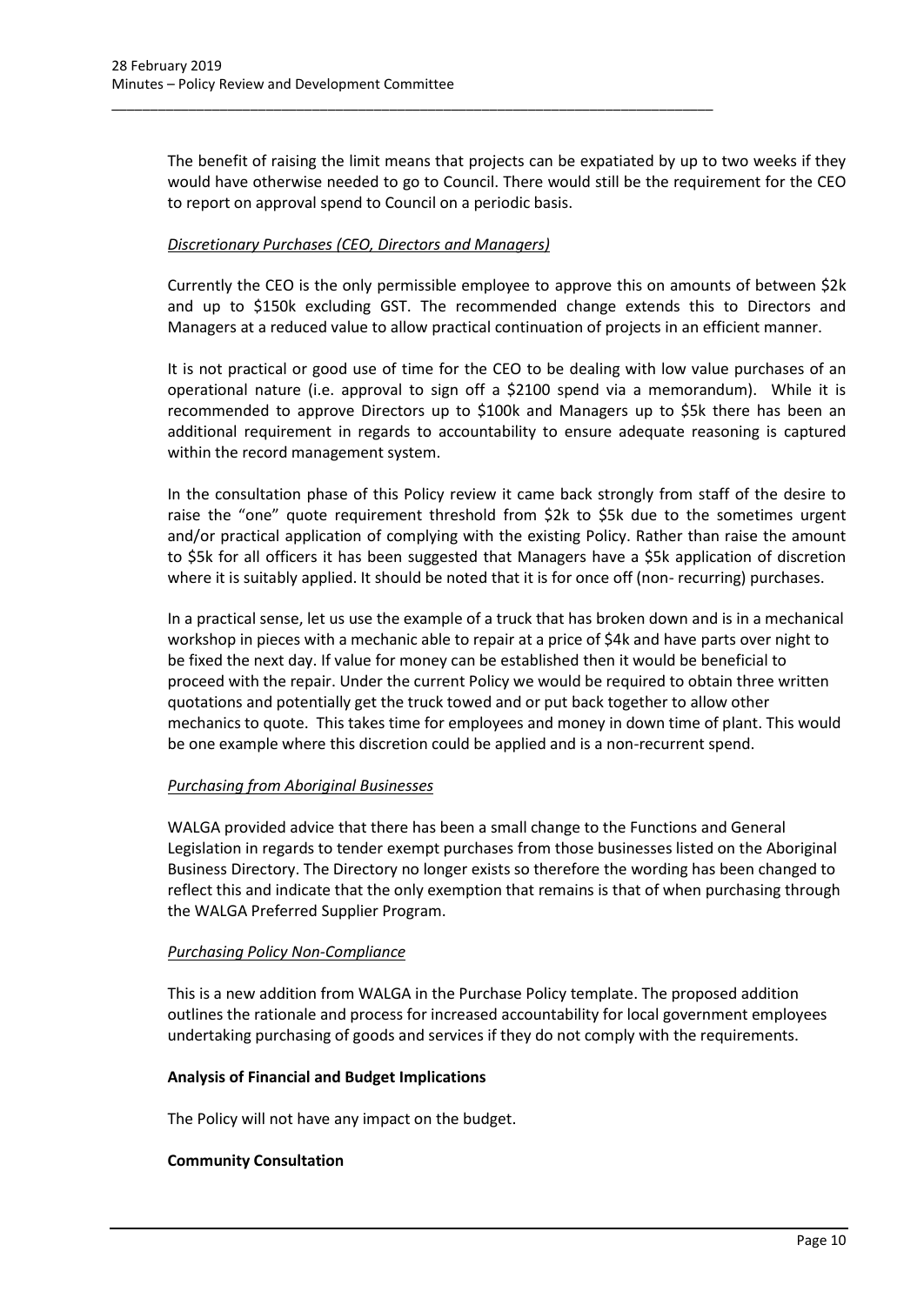Not applicable in regards to this Policy

\_\_\_\_\_\_\_\_\_\_\_\_\_\_\_\_\_\_\_\_\_\_\_\_\_\_\_\_\_\_\_\_\_\_\_\_\_\_\_\_\_\_\_\_\_\_\_\_\_\_\_\_\_\_\_\_\_\_\_\_\_\_\_\_\_\_\_\_\_\_\_\_\_\_\_\_\_\_

## **Councillor/Officer Consultation**

Consultation and feedback was sought from all Directors, Managers, Works and Services Team Leaders and Supervisors, Purchasing Officer, Internal Audit and Business Improvement Officer.

## **Applicant Consultation**

The WALGA Purchasing Policy template was utilised and any updated information included to ensure compliance.

## **Timeline: Council Decision Implementation**

This item will be going to the Policy Committee for consideration on 28 February 2019. Any recommendations from the Committee will be presented to Council at the 12/19 March round of meetings.

## **Outcome of Meeting 28 February 2019**

The executive recommendation as printed was moved Cr Brown and second Cr Steele, and was carried unanimously as follows:

# *That the Policy Review and Development Committee recommend that Council adopt the revised Council Policy – Purchasing as presented.*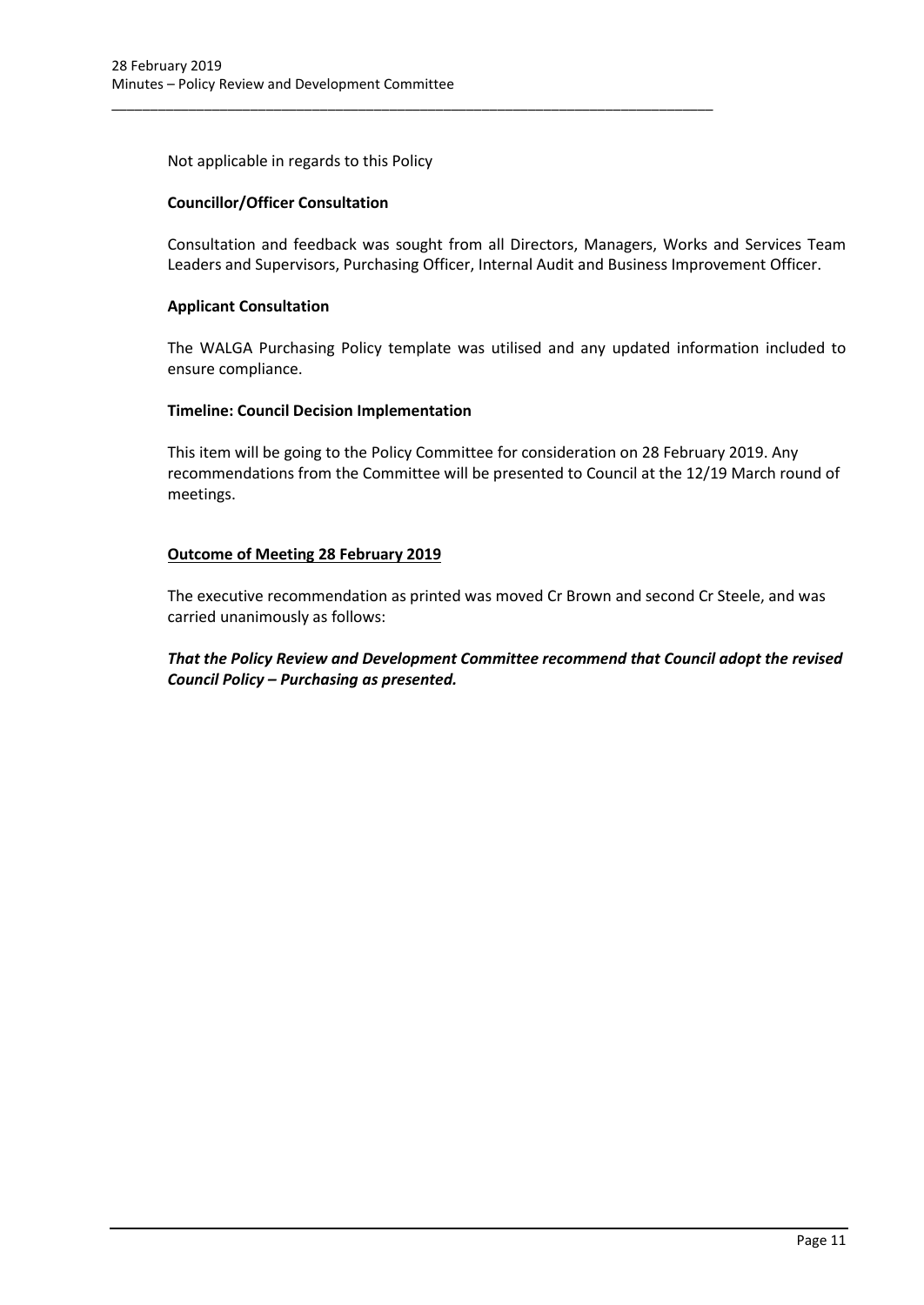## <span id="page-12-0"></span>**10.3 Review of Council Policy: Commercial Leases**

| <b>Applicant/Proponent:</b> | Internal                                                  |                                                             |  |
|-----------------------------|-----------------------------------------------------------|-------------------------------------------------------------|--|
| <b>Responsible Officer:</b> | Kristen Mildwaters, Lands Officer                         |                                                             |  |
| <b>Responsible Manager:</b> | Felicity Anderson, Manager Economic Development and Lands |                                                             |  |
| Executive:                  | Gary Barbour, Director Planning and Development Services  |                                                             |  |
| <b>Authority/Discretion</b> | Advocacy                                                  | Review                                                      |  |
|                             | Executive/Strategic                                       | Quasi-Judicial                                              |  |
|                             | ⊠<br>Legislative                                          | <b>Information Purposes</b>                                 |  |
| <b>Attachments:</b>         | Appendix 3A: Reviewed Council Policy Commercial Leases    |                                                             |  |
|                             |                                                           | Appendix 3B: Reviewed Corporate Guideline Commercial Leases |  |

#### **Summary**

This report facilitates the review of the Commercial Leases Council Policy.

\_\_\_\_\_\_\_\_\_\_\_\_\_\_\_\_\_\_\_\_\_\_\_\_\_\_\_\_\_\_\_\_\_\_\_\_\_\_\_\_\_\_\_\_\_\_\_\_\_\_\_\_\_\_\_\_\_\_\_\_\_\_\_\_\_\_\_\_\_\_\_\_\_\_\_\_\_\_

#### **Executive Recommendation**

That the Policy Review and Development Committee recommend that Council adopt the revised Council Policy – Commercial Leases as presented.

*Voting Requirement: Simple Majority* 

#### **Strategic Relevance**

| Theme 4:       | Our City                                                                                                                             |
|----------------|--------------------------------------------------------------------------------------------------------------------------------------|
| Goal:          | Civic leadership, partnerships and sound governance in delivering with                                                               |
|                | and for the community.                                                                                                               |
| Objective 4.4: | A skilled organisation, which exercise responsible asset stewardship,<br>sound financial management, and exemplary customer service. |

#### **Regional Impact Statement**

This Policy impacts properties within the City of Bunbury only.

#### **Background**

The Commercial Leases Council Policy was last reviewed by Council in March 2017, and is now due for its biennial review.

## **Council Policy Compliance**

This report facilitates the review of an existing Council policy.

#### **Legislative Compliance**

N/A

**Officer Comments**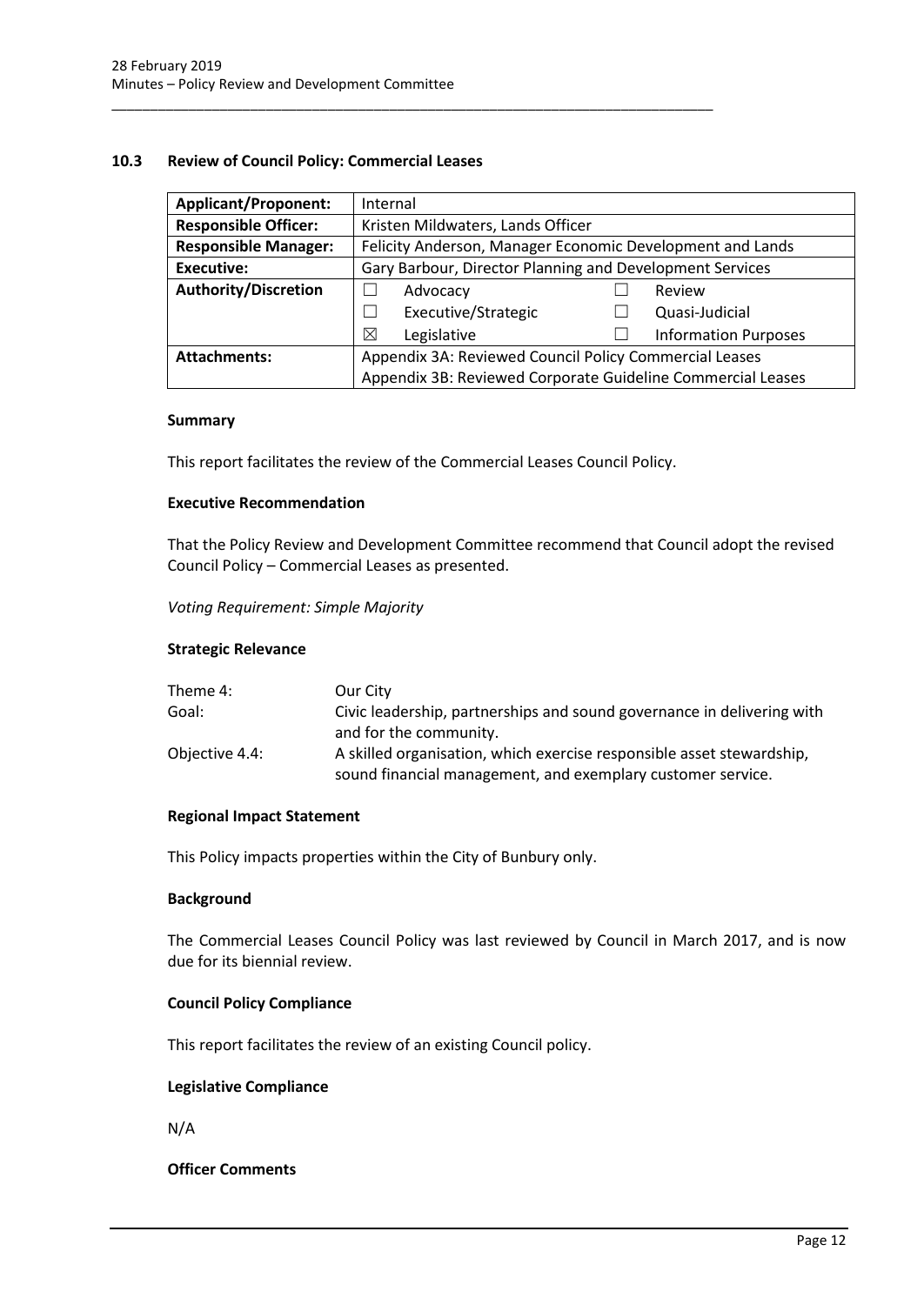Officers have reviewed the existing policy and corporate guideline and recommend some minor changes as presented at appendices 3A and 3B respectively.

Officers would like to have a further conversation with the Committee at a future meeting regarding the possibility of authorising the CEO to vary lease/licence rates. The most practical approach to doing so would be to address the matter through the City's schedule of fees and charges.

## **Analysis of Financial and Budget Implications**

The proposed amendments to the Policy will not have any impact on the budget.

\_\_\_\_\_\_\_\_\_\_\_\_\_\_\_\_\_\_\_\_\_\_\_\_\_\_\_\_\_\_\_\_\_\_\_\_\_\_\_\_\_\_\_\_\_\_\_\_\_\_\_\_\_\_\_\_\_\_\_\_\_\_\_\_\_\_\_\_\_\_\_\_\_\_\_\_\_\_

## **Community Consultation**

Not applicable in regards to this Policy

## **Councillor/Officer Consultation**

This report is presented to the Policy Committee for consideration.

#### **Applicant Consultation**

N/A

#### **Timeline: Council Decision Implementation**

This item will be going to the Policy Committee for consideration on 28 February 2019. Any recommendations from the Committee will be presented to Council at the 12/19 March round of meetings.

## **Outcome of Meeting 28 February 2019**

General discussion took place in relation to this item, and it was requested that a sentence on page 2 of the corporate guideline be amended as follows:

*A commercial tenant has may have the right to at least five (5) years tenancy in accordance with the Commercial Tenancy (Retail Shops) Agreements Act 1985.*

The executive recommendation with the above amendment was moved Cr Steele and second Cr Brown, and was carried unanimously as follows:

## <span id="page-13-0"></span>*That the Policy Review and Development Committee recommend that Council adopt the revised Council Policy – Commercial Leases as presented and amended.*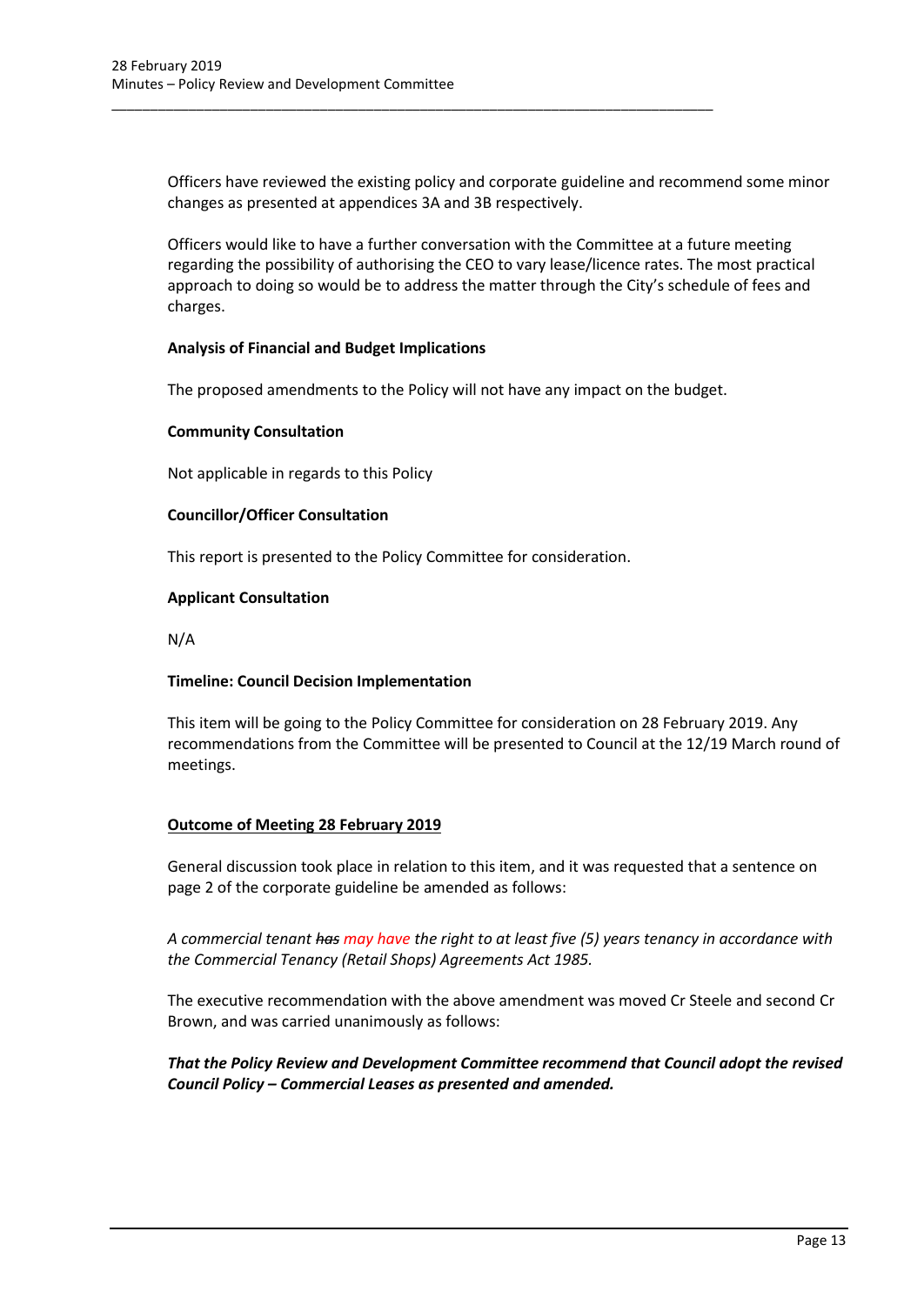## **10.4 Review of Council Policy: Bushfire Inspection and Mitigation**

\_\_\_\_\_\_\_\_\_\_\_\_\_\_\_\_\_\_\_\_\_\_\_\_\_\_\_\_\_\_\_\_\_\_\_\_\_\_\_\_\_\_\_\_\_\_\_\_\_\_\_\_\_\_\_\_\_\_\_\_\_\_\_\_\_\_\_\_\_\_\_\_\_\_\_\_\_\_

| <b>Applicant/Proponent:</b> | Internal                                                              |  |
|-----------------------------|-----------------------------------------------------------------------|--|
| <b>Responsible Officer:</b> | Peter Hayes, Team Leader Community Law, Safety and Emergency          |  |
|                             | Management                                                            |  |
| <b>Responsible Manager:</b> | Health, Community<br>Sarah Upton,<br>Manager<br>Safety<br>Law,<br>and |  |
|                             | <b>Emergency Management</b>                                           |  |
| <b>Executive:</b>           | Gary Barbour, Director Planning and Development Services              |  |
| <b>Authority/Discretion</b> | Advocacy<br>Review                                                    |  |
|                             | Executive/Strategic<br>Quasi-Judicial<br>$\perp$                      |  |
|                             | ⊠<br>Legislative<br><b>Information Purposes</b>                       |  |
| <b>Attachments:</b>         | Appendix 4A: Reviewed Council Policy Bushfire Inspection              |  |
|                             | Appendix 4B: Reviewed Corporate Guideline Bushfire Inspection         |  |

#### **Summary**

This report facilitates the review of existing Council Policy Bushfire Inspection and Mitigation.

#### **Executive Recommendation**

That the Policy Review and Development Committee recommend that Council adopt the revised Council Policy – Bushfire Inspection and Mitigation as presented.

*Voting Requirement: Simple Majority* 

#### **Strategic Relevance**

| Theme 1:       | Our community and culture                                              |
|----------------|------------------------------------------------------------------------|
| Goal:          | A safe, healthy and cohesive community, with a rich cultural life, and |
|                | supportive social environment.                                         |
| Objective 1.1: | A community where people are safe and feel safe.                       |

#### **Regional Impact Statement**

This Policy impacts property within the City of Bunbury.

#### **Background**

The Bushfire Inspection and Mitigation Council Policy was last reviewed by Council in December 2016, and is now due for its biennial review.

#### **Council Policy Compliance**

This report facilitates the review of an existing Council policy.

#### **Legislative Compliance**

Local Government Act (1995), Local Government (Audit) Regulations (1996),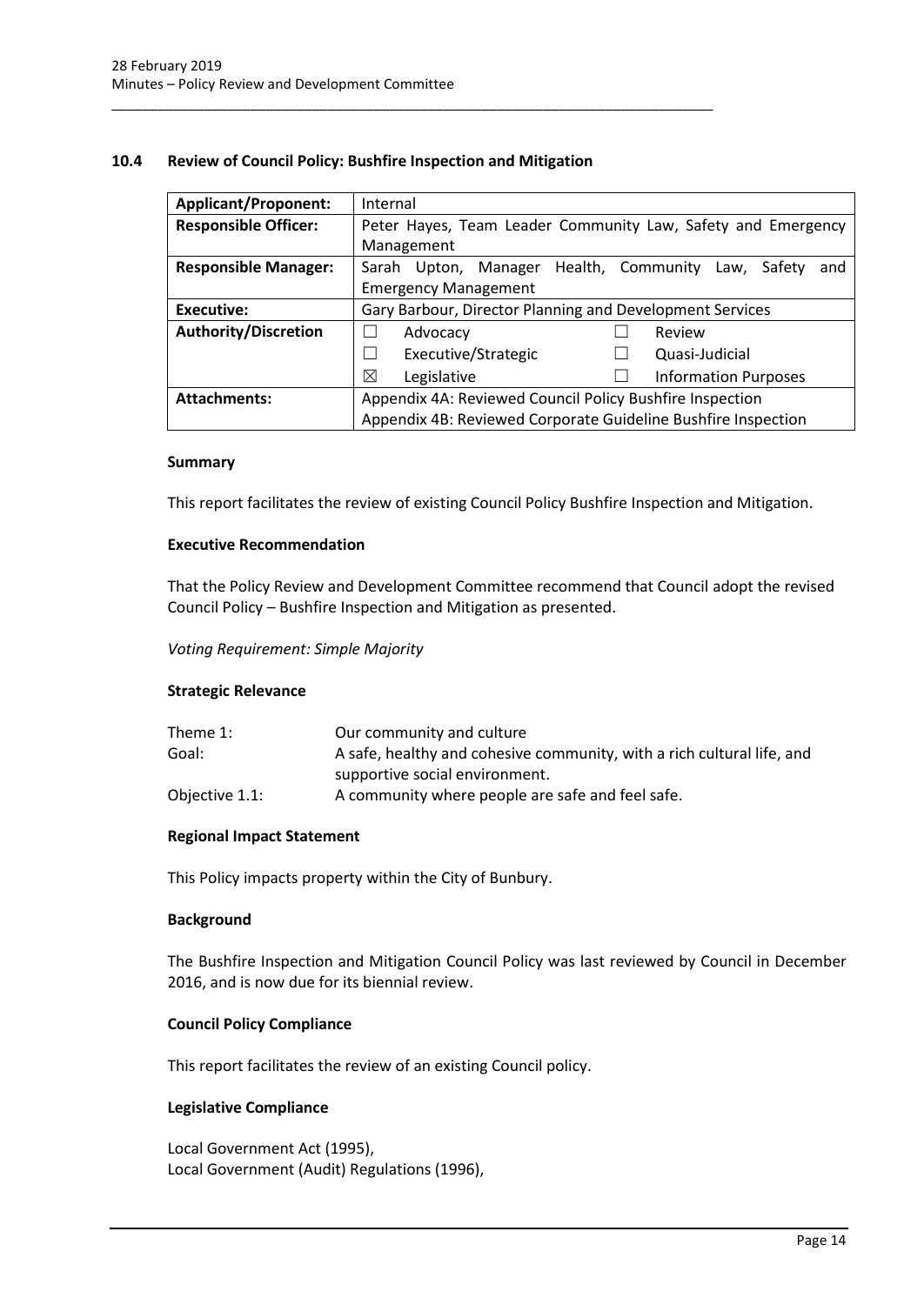Emergency Management Act (2005), Emergency Management Regulations (2006)

#### **Officer Comments**

Officers have reviewed the existing policy and corporate guideline and recommend some minor changes as presented at appendices 4A and 4B respectively to bring the documents into line with current best practice.

## **Analysis of Financial and Budget Implications**

The proposed amendments to the Policy will not have any impact on the budget.

\_\_\_\_\_\_\_\_\_\_\_\_\_\_\_\_\_\_\_\_\_\_\_\_\_\_\_\_\_\_\_\_\_\_\_\_\_\_\_\_\_\_\_\_\_\_\_\_\_\_\_\_\_\_\_\_\_\_\_\_\_\_\_\_\_\_\_\_\_\_\_\_\_\_\_\_\_\_

## **Community Consultation**

Nil

## **Councillor/Officer Consultation**

Emergency management consultant and former staff member Chris Widmer has been consulted regarding the proposed amendments.

## **Applicant Consultation**

N/A

## **Timeline: Council Decision Implementation**

This item will be going to the Policy Committee for consideration on 28 February 2019. Any recommendations from the Committee will be presented to Council at the 12/19 March round of meetings.

#### **Outcome of Meeting 28 February 2019**

The executive recommendation as printed was moved Cr Brown and second Cr Steele, and was carried unanimously as follows:

*That the Policy Review and Development Committee recommend that Council adopt the revised Council Policy – Bushfire Inspection and Mitigation as presented.*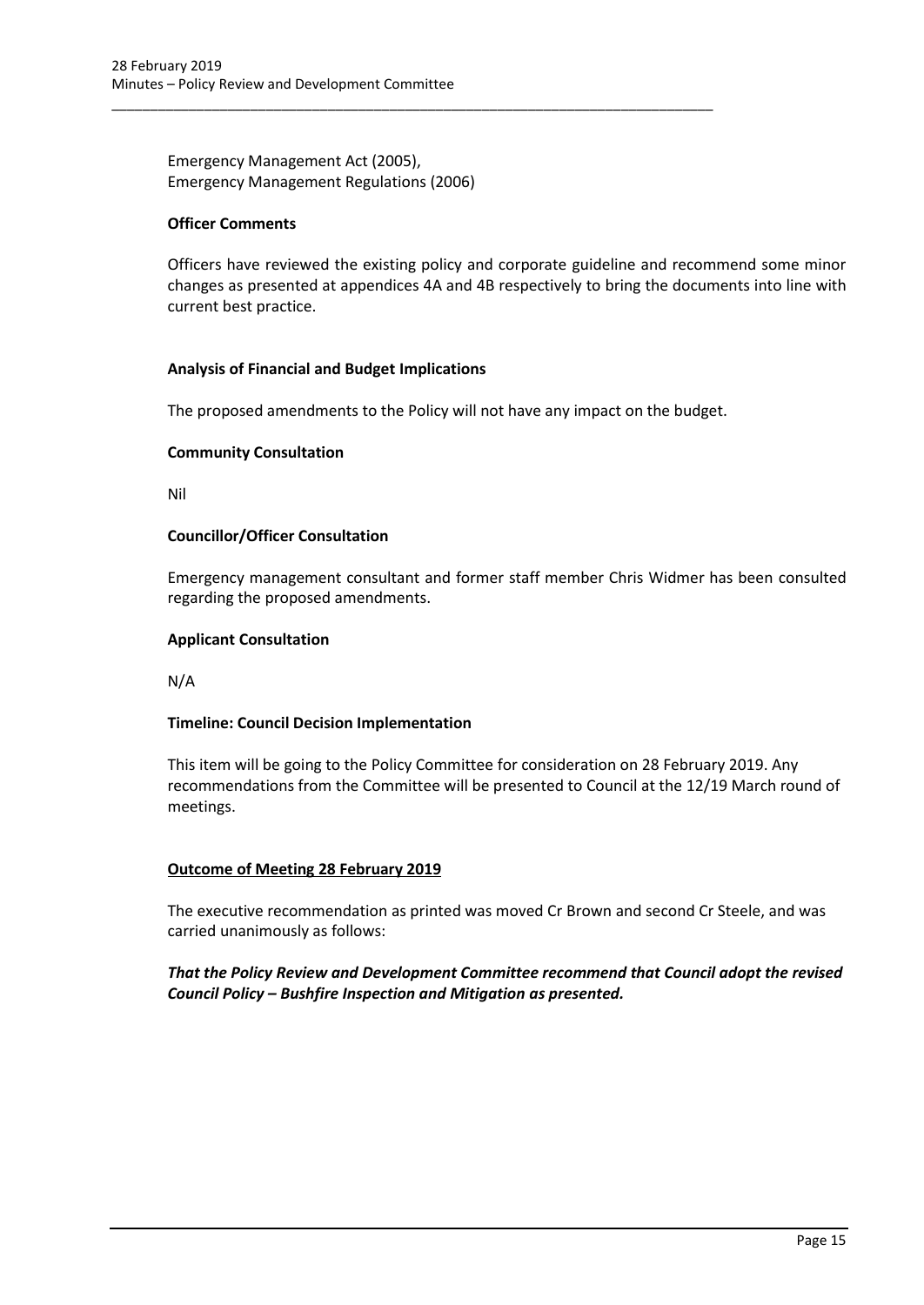## <span id="page-16-0"></span>**10.5 Review of Council Policy: Council Delegate Reports**

| <b>Applicant/Proponent:</b> | Internal                                     |  |                             |
|-----------------------------|----------------------------------------------|--|-----------------------------|
| <b>Responsible Officer:</b> | Greg Golinski, Manager Governance            |  |                             |
| <b>Responsible Manager:</b> | Greg Golinski, Manager Governance            |  |                             |
| Executive:                  | Mal Osborne, Chief Executive Officer         |  |                             |
| <b>Authority/Discretion</b> | Advocacy<br>Review                           |  |                             |
|                             | Executive/Strategic                          |  | Quasi-Judicial              |
|                             | Legislative<br>⊠                             |  | <b>Information Purposes</b> |
| <b>Attachments:</b>         | Appendix 5: Council Policy Delegates Reports |  |                             |

#### **Summary**

This report facilitates the review of existing Council Policy Delegates Reports.

\_\_\_\_\_\_\_\_\_\_\_\_\_\_\_\_\_\_\_\_\_\_\_\_\_\_\_\_\_\_\_\_\_\_\_\_\_\_\_\_\_\_\_\_\_\_\_\_\_\_\_\_\_\_\_\_\_\_\_\_\_\_\_\_\_\_\_\_\_\_\_\_\_\_\_\_\_\_

#### **Executive Recommendation**

That the Policy Review and Development Committee recommend that Council note the review of existing Council Policy – Delegates Reports, with no changes recommended.

*Voting Requirement: Simple Majority* 

#### **Strategic Relevance**

| Theme 4:       | Our City                                                               |
|----------------|------------------------------------------------------------------------|
| Goal:          | Civic leadership, partnerships and sound governance in delivering with |
|                | and for the community.                                                 |
| Objective 4.3: | Trusted leadership and robust decision-making.                         |

#### **Regional Impact Statement**

Nil

#### **Background**

The Council Delegate Reports Policy was last reviewed by Council in September 2016, and is now due for its biennial review.

#### **Council Policy Compliance**

This report facilitates the review of an existing Council policy.

#### **Legislative Compliance**

N/A

## **Officer Comments**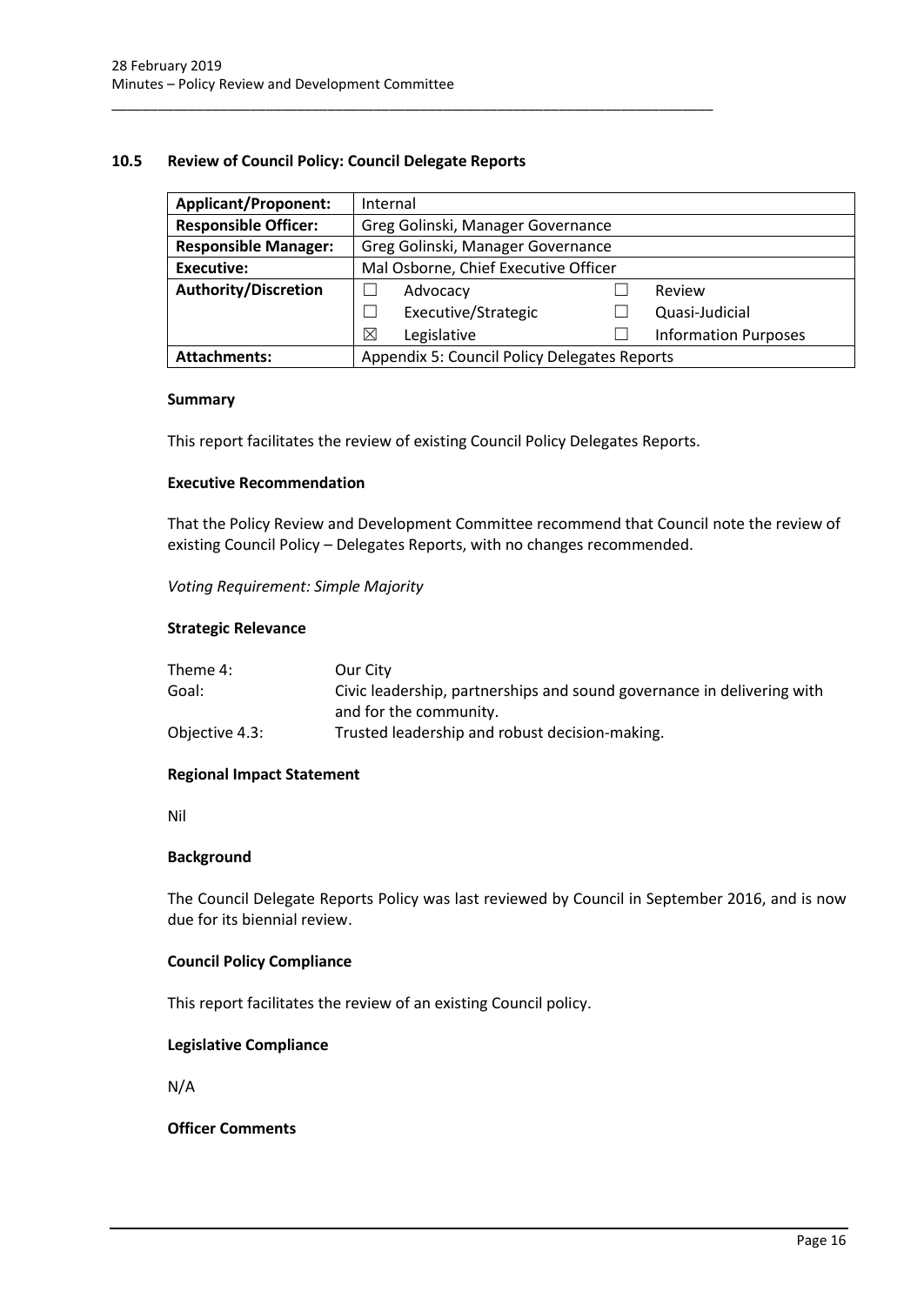The Council Delegate Reports policy simply stipulates circumstances where Council delegates to external committees/organisations are to provide reports back to Council on the deliberations of the external committee/organisation. This ensures that Council as a whole is kept abreast of any issues that may have the potential to affect the City in future.

Officers have reviewed the existing policy and corporate guideline and do not consider that any changes are required.

## **Analysis of Financial and Budget Implications**

Nil.

## **Community Consultation**

N/A

## **Councillor/Officer Consultation**

This report is presented to the Policy Committee for consideration.

\_\_\_\_\_\_\_\_\_\_\_\_\_\_\_\_\_\_\_\_\_\_\_\_\_\_\_\_\_\_\_\_\_\_\_\_\_\_\_\_\_\_\_\_\_\_\_\_\_\_\_\_\_\_\_\_\_\_\_\_\_\_\_\_\_\_\_\_\_\_\_\_\_\_\_\_\_\_

## **Applicant Consultation**

N/A

## **Timeline: Council Decision Implementation**

This item will be going to the Policy Committee for consideration on 28 February 2019. Any recommendations from the Committee will be presented to Council at the 12/19 March round of meetings.

## **Outcome of Meeting 28 February 2019**

General discussion took place in relation to this item and it was suggested that the  $2^{nd}$  paragraph of "Policy Details" be amended as follows:

*Where the committee minutes are not presented to Council, all Delegates to committees of other organisations are to provide written reports to Council on all those deliberations of the committee to which the delegate is appointed that are relevant to the Council.*

The executive recommendation was amended to reflect the above amendment and was moved Cr Steele and second Cr Brown, and was carried unanimously as follows:

## *That the Policy Review and Development Committee recommend that Council adopt the revised Council Policy – Council Delegate Reports as presented and amended.*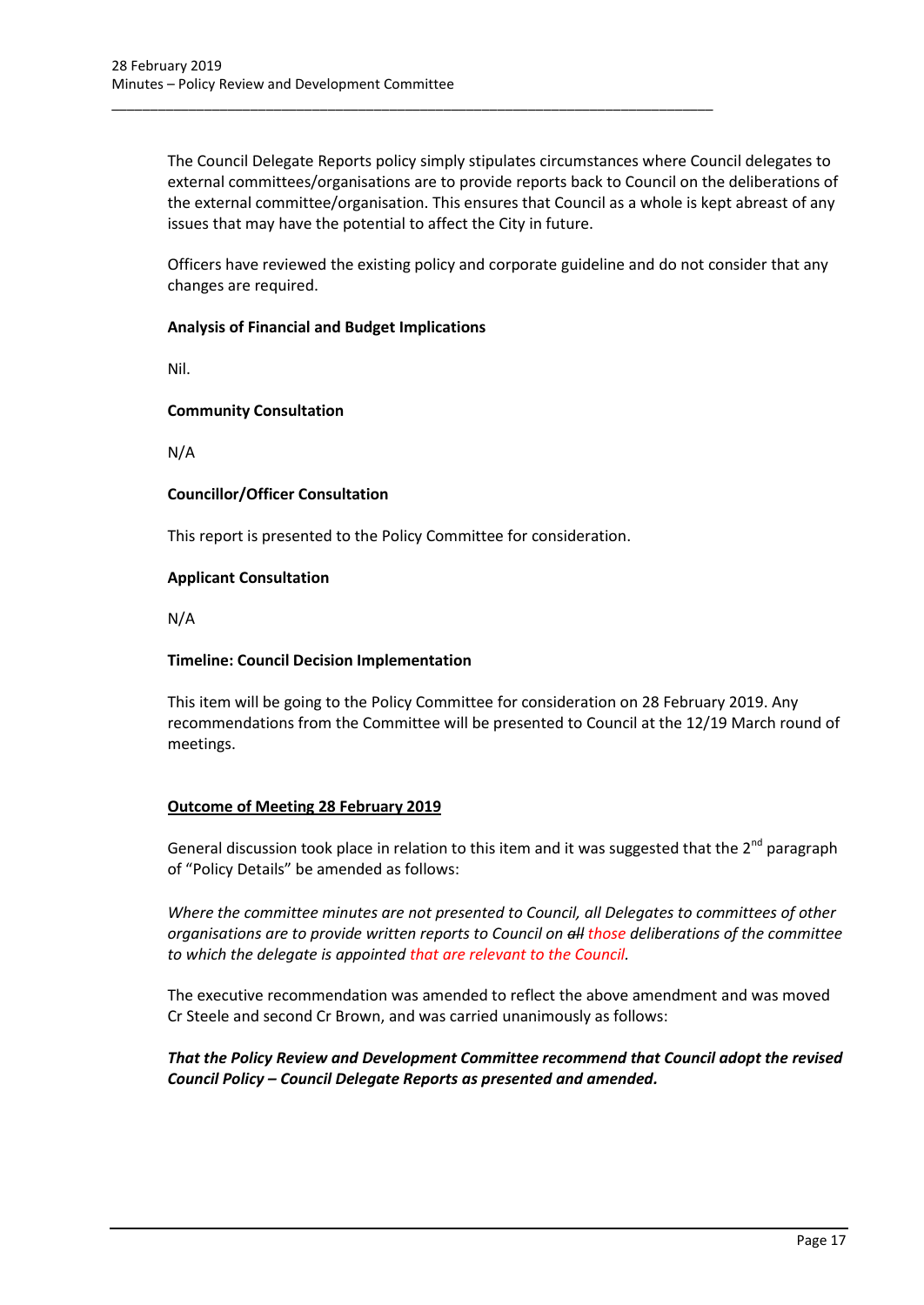## <span id="page-18-0"></span>**10.6 Review of Council Policy: Street Addressing**

\_\_\_\_\_\_\_\_\_\_\_\_\_\_\_\_\_\_\_\_\_\_\_\_\_\_\_\_\_\_\_\_\_\_\_\_\_\_\_\_\_\_\_\_\_\_\_\_\_\_\_\_\_\_\_\_\_\_\_\_\_\_\_\_\_\_\_\_\_\_\_\_\_\_\_\_\_\_

| <b>Applicant/Proponent:</b> |                                                    | Internal                             |  |                             |
|-----------------------------|----------------------------------------------------|--------------------------------------|--|-----------------------------|
| <b>Responsible Officer:</b> |                                                    | David Ransom, Manager Finance        |  |                             |
| <b>Responsible Manager:</b> |                                                    | David Ransom, Manager Finance        |  |                             |
| <b>Executive:</b>           |                                                    | Mal Osborne, Chief Executive Officer |  |                             |
| <b>Authority/Discretion</b> |                                                    | Advocacy                             |  | Review                      |
|                             |                                                    | Executive/Strategic                  |  | Quasi-Judicial              |
|                             | ⊠                                                  | Legislative                          |  | <b>Information Purposes</b> |
| <b>Attachments:</b>         | Appendix 6A: Council Policy Street Addressing      |                                      |  |                             |
|                             | Appendix 6B: Corporate Guideline Street Addressing |                                      |  |                             |

#### **Summary**

The purpose of this report is for Council to review Council's current policy relating to the standards and procedures for the assignment and amendment of street numbering within the City of Bunbury.

#### **Executive Recommendation**

That the Policy Review and Development Committee recommend that Council note the review of existing Council Policy – Street Addressing, with no changes recommended.

#### *Voting Requirement: Simple Majority*

#### **Strategic Relevance**

| Theme 4:       | Our City                                                               |
|----------------|------------------------------------------------------------------------|
| Goal:          | Civic leadership, partnerships and sound governance in delivering with |
|                | and for the community.                                                 |
| Objective 4.3: | Trusted leadership and robust decision-making.                         |

#### **Regional Impact Statement**

Nil

#### **Background**

The Street Addressing Policy was developed to establish a clear documented policy position rather than an otherwise unidentified process which residents can relate to when seeking advice or opposing proposed re-allocation of street numbers.

The Policy was first adopted by Council at its meeting held 25 September 2012, and last reviewed in September 2016.

#### **Council Policy Compliance**

This report facilitates the review of an existing Council policy.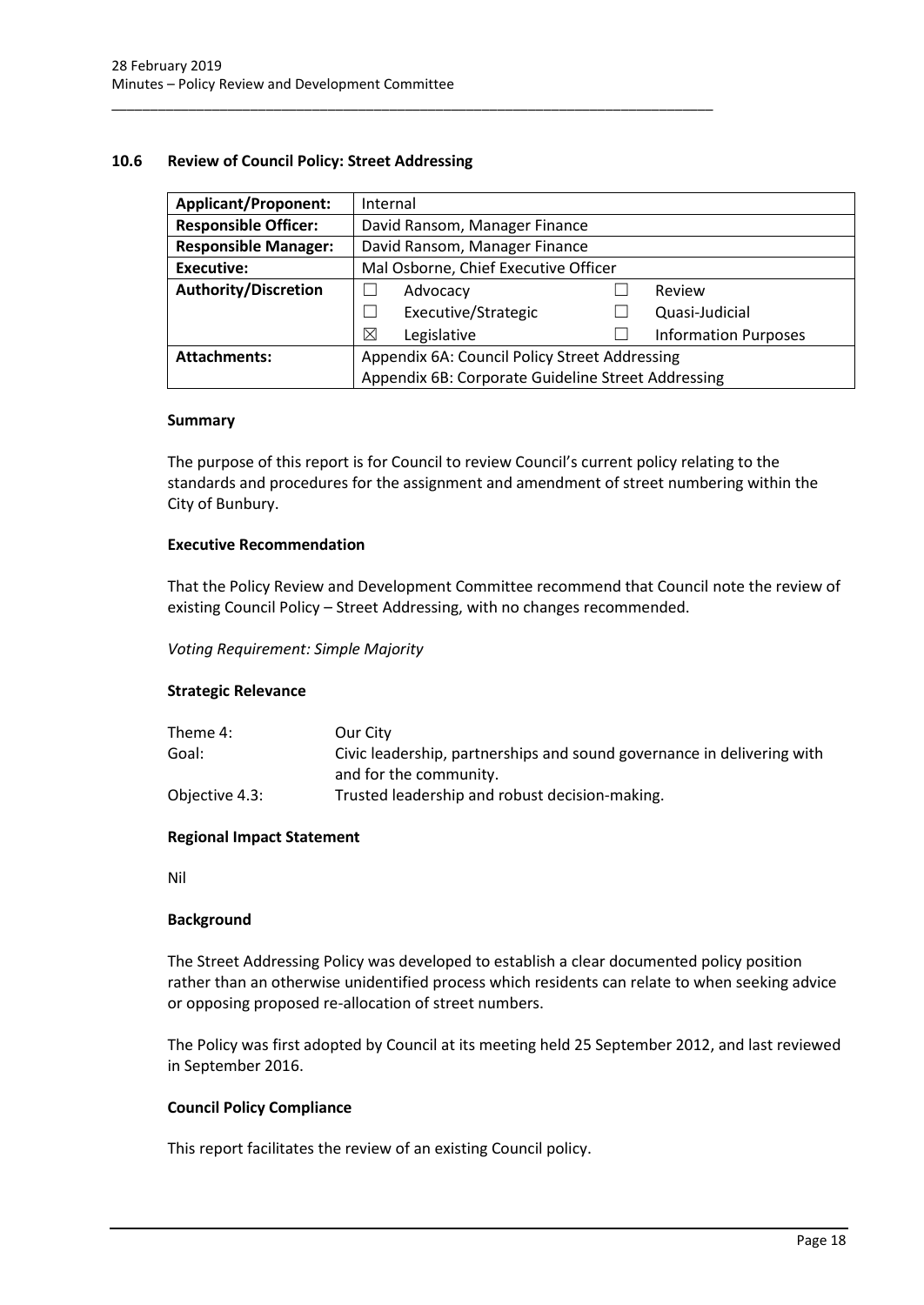## **Legislative Compliance**

N/A

## **Officer Comments**

Officers have undertaken a review of the Council Policy Street Addressing and propose no changes to the existing policy and guidelines.

## **Analysis of Financial and Budget Implications**

Nil

## **Community Consultation**

N/A

## **Councillor/Officer Consultation**

This report is presented to the Policy Committee for consideration.

\_\_\_\_\_\_\_\_\_\_\_\_\_\_\_\_\_\_\_\_\_\_\_\_\_\_\_\_\_\_\_\_\_\_\_\_\_\_\_\_\_\_\_\_\_\_\_\_\_\_\_\_\_\_\_\_\_\_\_\_\_\_\_\_\_\_\_\_\_\_\_\_\_\_\_\_\_\_

#### **Applicant Consultation**

N/A

#### **Timeline: Council Decision Implementation**

This item will be going to the Policy Committee for consideration on 28 February 2019. Any recommendations from the Committee will be presented to Council at the 12/19 March round of meetings.

#### **Outcome of Meeting 28 February 2019**

The executive recommendation as printed was moved Cr Steele and second Cr Brown, and was carried unanimously as follows:

## *That the Policy Review and Development Committee recommend that Council note the review of existing Council Policy – Street Addressing, with no changes recommended.*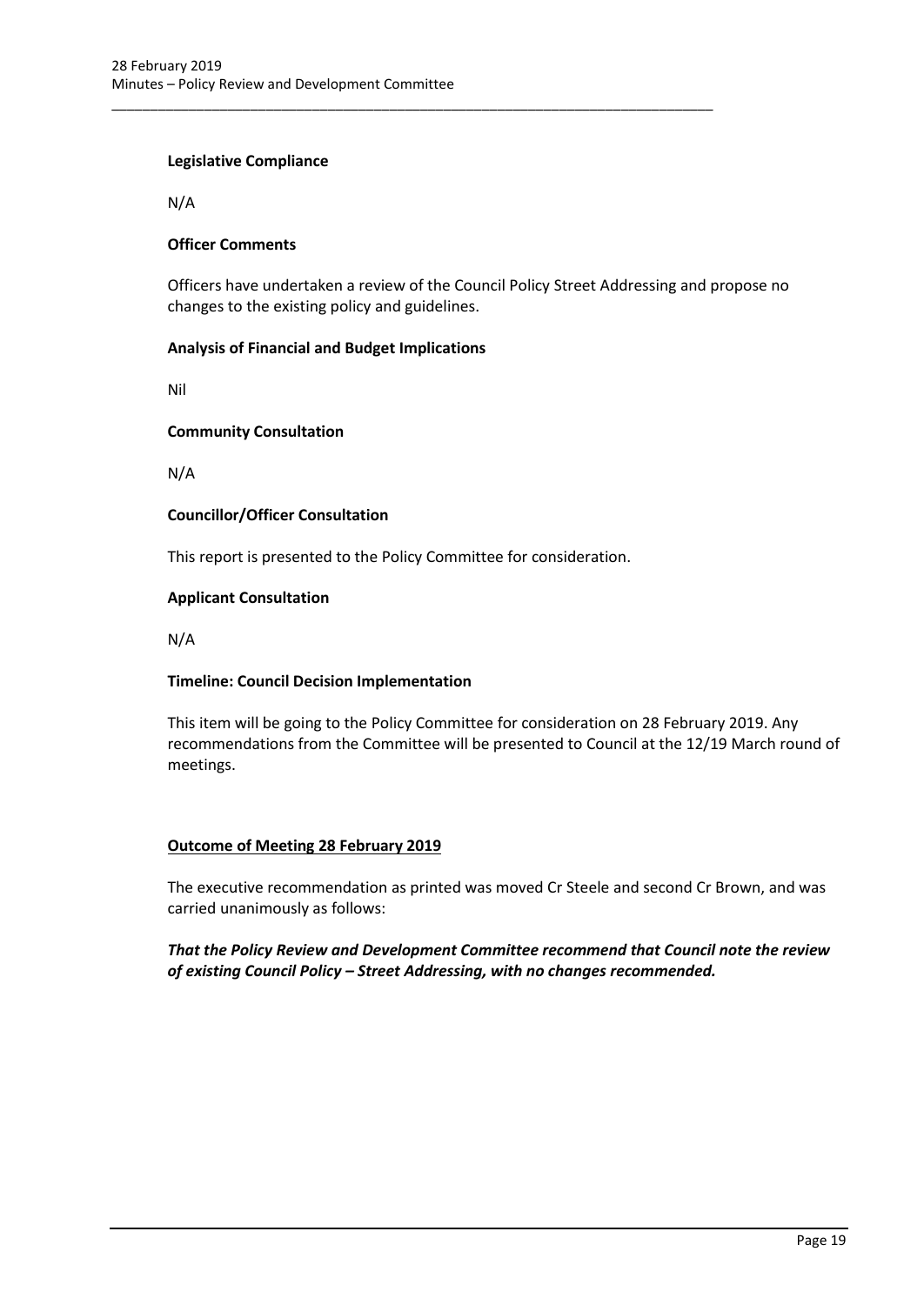## <span id="page-20-0"></span>**10.7 Review of Council Policy: City of Bunbury Billboards and Banners**

\_\_\_\_\_\_\_\_\_\_\_\_\_\_\_\_\_\_\_\_\_\_\_\_\_\_\_\_\_\_\_\_\_\_\_\_\_\_\_\_\_\_\_\_\_\_\_\_\_\_\_\_\_\_\_\_\_\_\_\_\_\_\_\_\_\_\_\_\_\_\_\_\_\_\_\_\_\_

| <b>Applicant/Proponent:</b> | Internal                                                           |  |  |
|-----------------------------|--------------------------------------------------------------------|--|--|
| <b>Responsible Officer:</b> | Isabell Evans, Manager People and Place                            |  |  |
| <b>Responsible Manager:</b> | Isabell Evans, Manager People and Place                            |  |  |
| <b>Executive:</b>           | Stephanie Addison-Brown, Director Corporate and Community          |  |  |
|                             | <b>Services</b>                                                    |  |  |
| <b>Authority/Discretion</b> | Review<br>Advocacy                                                 |  |  |
|                             | Executive/Strategic<br>Quasi-Judicial                              |  |  |
|                             | ⊠<br>Legislative<br><b>Information Purposes</b>                    |  |  |
| <b>Attachments:</b>         | Appendix 7A: New Council Policy Billboards and Banners             |  |  |
|                             | Appendix 7B: Existing Council Policy Community Use of Banner Masts |  |  |
|                             | Appendix 7C: Existing Council Policy Hiring of City Billboards     |  |  |

#### **Summary**

The purpose of this report is for the Policy Review and Development Committee to consider a new Council Policy pertaining to the hiring of City of Bunbury billboard and banner spaces (appendix 7A). It is proposed that the new policy would replace two existing policies that each deal with banner masts and billboards (appendices 7B and 7C respectively).

#### **Executive Recommendation**

That the Policy Review and Development Committee recommend that Council:

- 1. Adopt new Council Policy Hiring of City of Bunbury Billboards and Banners as presented;
- 2. Revoke existing Council Policy Community Use of Banner Masts Located in Victoria Street;
- 3. Revoke existing Council Policy Hiring of City of Bunbury Billboards.

#### *Voting Requirement: Simple Majority Vote*

#### **Strategic Relevance**

| Theme $1$ :    | Our community and culture                                                                                                                             |
|----------------|-------------------------------------------------------------------------------------------------------------------------------------------------------|
| Goal:          | A safe, healthy and cohesive community, with a rich cultural life, and<br>supportive social environment                                               |
| Objective 1.4: | Arts, culture, heritage and events that enrich our understanding and<br>enjoyment of life, celebrate our identity and bring the community<br>together |

#### **Regional Impact Statement**

Events taking place within the Bunbury Geographe region are able to be promoted through the hiring of City of Bunbury billboards and banners.

#### **Background**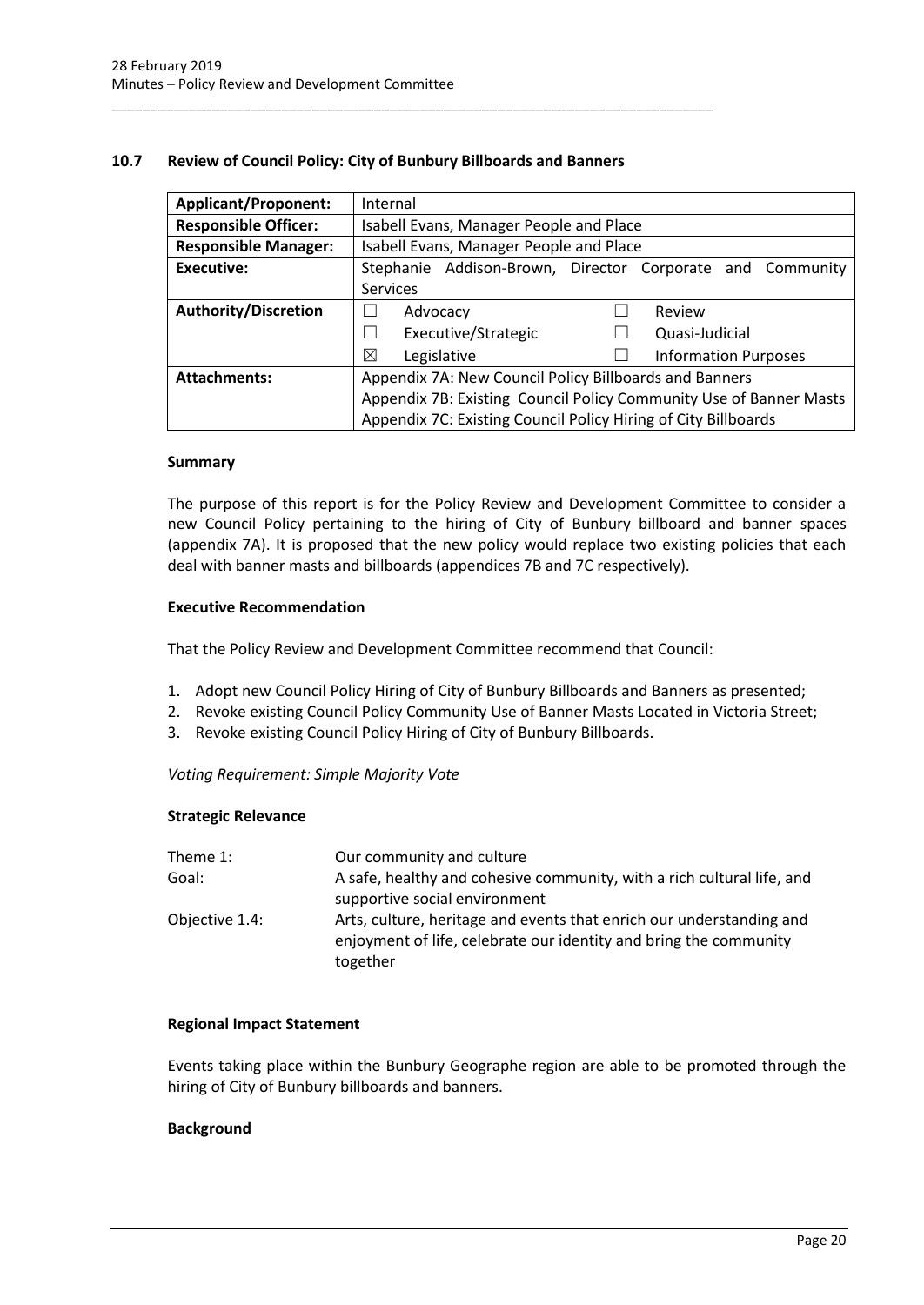The City of Bunbury currently provides opportunities for event organisers to promote their events via the hiring of City-owned billboard and banner space, with six (6) billboards located throughout the Local Government Area and two (2) banner poles located in Victoria Street. These spaces are utilised year-round to promote events taking place primarily in Bunbury but also throughout the Bunbury Geographe region.

\_\_\_\_\_\_\_\_\_\_\_\_\_\_\_\_\_\_\_\_\_\_\_\_\_\_\_\_\_\_\_\_\_\_\_\_\_\_\_\_\_\_\_\_\_\_\_\_\_\_\_\_\_\_\_\_\_\_\_\_\_\_\_\_\_\_\_\_\_\_\_\_\_\_\_\_\_\_

In the 2017/18 financial year fourteen (14) banner and four (4) billboard permits were issued, however already in 2018/19 thirteen (13) banner and eight (8) billboard permits have already been processed, including but not limited to the following externally-run events:

- CinefestOZ
- Great South West Bed Race
- White Ribbon Day
- Donnybrook Food and Wine Festival
- Blooming Arts Exhibition
- Women's Fun Run
- Bunbury Fringe
- South West Multicultural Festival
- LMG Bunbury City Classic

#### **Council Policy Compliance**

This report proposes the revocation of Council Policy Community Use of Banner Masts Located in Victoria Street and Council Policy Hiring of City of Bunbury Billboards with the adoption of one document encompassing both hiring opportunities.

#### **Legislative Compliance**

Local Government Act 1995 Codes of Practice, Worksafe WA

#### **Officer Comments**

This report does not propose any changes to the conditions pertaining to hiring City of Bunbury billboard or banner advertising space; rather the combining of two similar policies into one.

When not booked, billboards may be used by City of Bunbury facilities. The Picton Road billboard is currently being utilised to promote the Bunbury Wildlife Park.

As a result of the CBD Activation Advisory Group meeting detailed below, two generic events promotion banners will be created and installed at the Victoria Street banner locations when these are not booked.

The restriction of promotion only to events taking place in Bunbury was considered however as the commercial centre of the region, it has been deemed appropriate for Bunbury to support the promotion of events taking place throughout Bunbury Geographe which also ultimately adds to the region's reputation as a vibrant place to live, work and visit.

#### **Analysis of Financial and Budget Implications**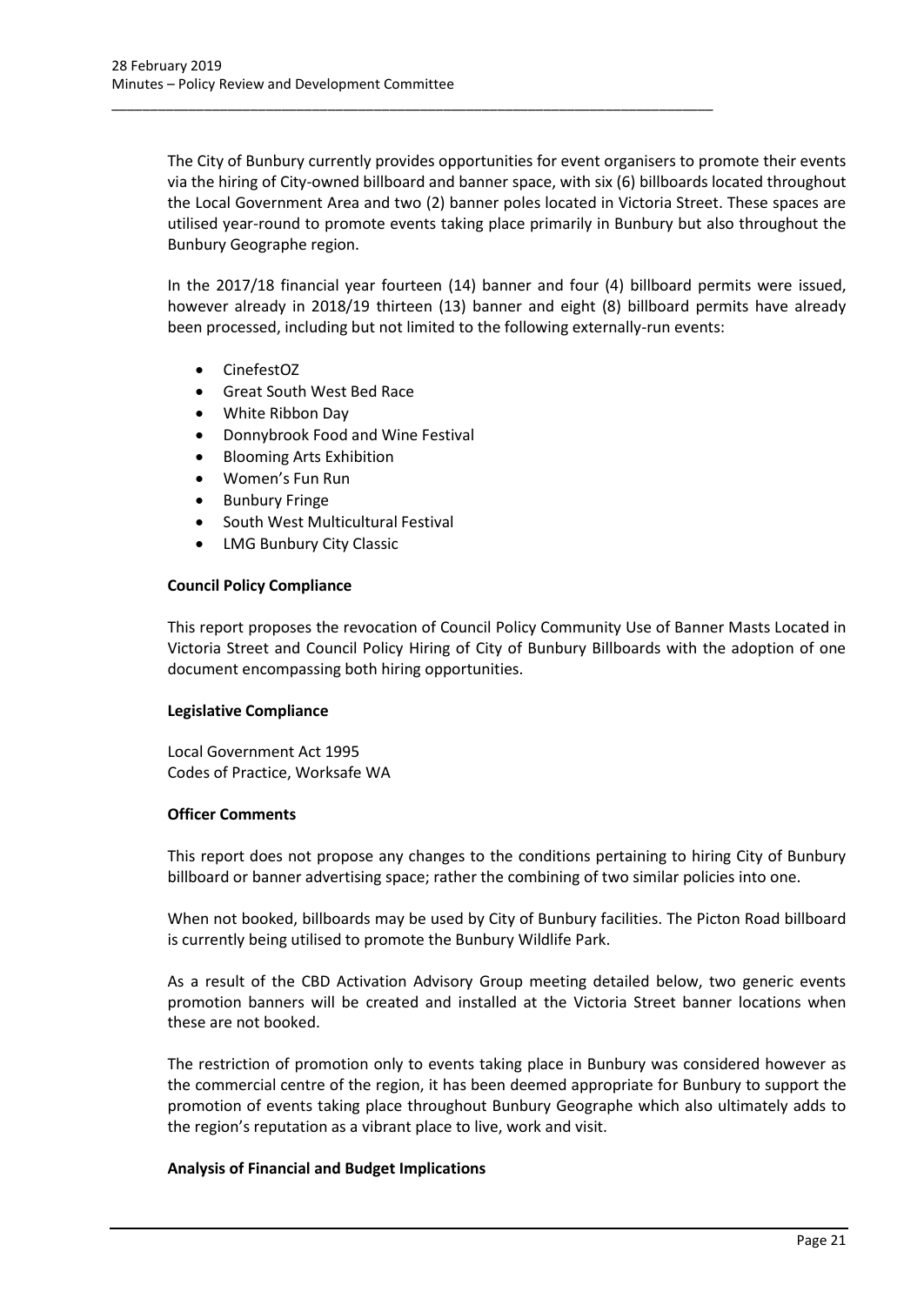Not applicable. Costs incurred with the creation of new generic event promotion banners will be funded through existing budgets.

\_\_\_\_\_\_\_\_\_\_\_\_\_\_\_\_\_\_\_\_\_\_\_\_\_\_\_\_\_\_\_\_\_\_\_\_\_\_\_\_\_\_\_\_\_\_\_\_\_\_\_\_\_\_\_\_\_\_\_\_\_\_\_\_\_\_\_\_\_\_\_\_\_\_\_\_\_\_

#### **Community Consultation**

Not applicable.

## **Councillor/Officer Consultation**

The matter of permitting the promotion of events taking place not in Bunbury but elsewhere in the Bunbury Geographe region was discussed at the CBD Activation Advisory Group meeting held Wednesday 6 February 2019, wherein the potential of the promotion drawing the community away from the Bunbury Central Business District was raised.

It was decided that the promotion of events throughout the Bunbury Geographe region will be maintained with the installation of a generic events promotional banner to be installed at the Victoria Street banner locations when these are not booked by event organisers.

## **Applicant Consultation**

Not applicable.

## **Timeline: Council Decision Implementation**

This item will be going to the Policy Committee for consideration on 28 February 2019. Any recommendations from the Committee will be presented to Council at the 12/19 March round of meetings.

## **Outcome of Meeting 28 February 2019**

The Chief Executive Officer made comment that the amended policy at Appendix 7A had been further changed following the distribution of agenda papers for this meeting, in that rather than naming which billboards/banners the City has available for hire, that the policy be more generic and simply state that the City has a number of billboards/banners available for hire. This will result in the policy not needing to be amended every time a new billboard or banner is made available or if any are decommissioned.

The executive recommendation with the above changes was moved Cr Steele and second Cr Brown, and was carried unanimously as follows:

#### *That the Policy Review and Development Committee recommend that Council:*

- *1. Adopt new Council Policy Hiring of City of Bunbury Billboards and Banners as presented;*
- *2. Revoke existing Council Policy Community Use of Banner Masts Located in Victoria Street;*
- *3. Revoke existing Council Policy Hiring of City of Bunbury Billboards.*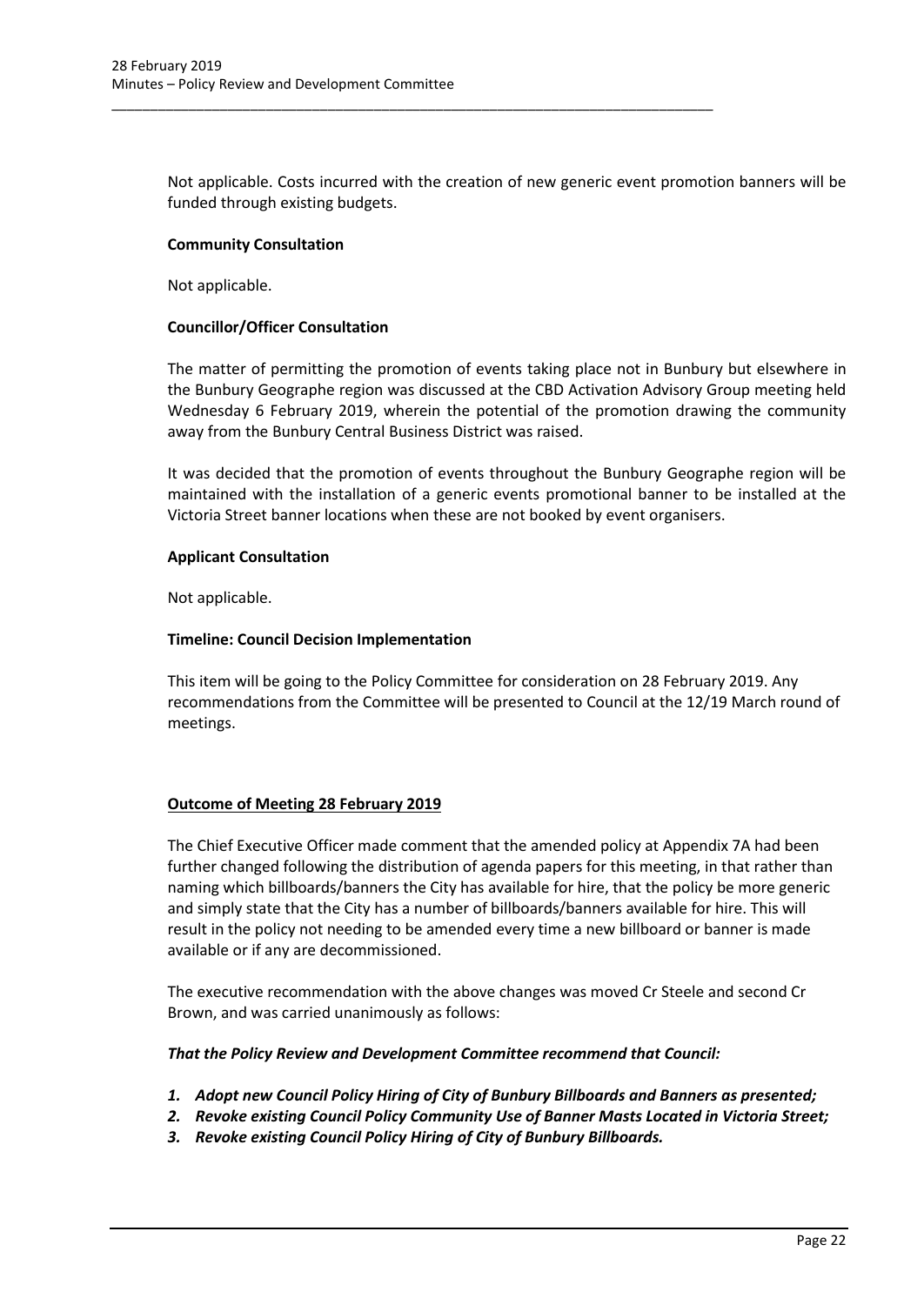## <span id="page-23-0"></span>**10.8 Proposed New Council Policy: CBD Street Activity**

\_\_\_\_\_\_\_\_\_\_\_\_\_\_\_\_\_\_\_\_\_\_\_\_\_\_\_\_\_\_\_\_\_\_\_\_\_\_\_\_\_\_\_\_\_\_\_\_\_\_\_\_\_\_\_\_\_\_\_\_\_\_\_\_\_\_\_\_\_\_\_\_\_\_\_\_\_\_

| <b>Applicant/Proponent:</b> | Internal                                                  |  |  |  |
|-----------------------------|-----------------------------------------------------------|--|--|--|
| <b>Responsible Officer:</b> | Isabell Evans, Manager People and Place                   |  |  |  |
| <b>Responsible Manager:</b> | Isabell Evans, Manager People and Place                   |  |  |  |
| Executive:                  | Stephanie Addison-Brown, Director Corporate and Community |  |  |  |
|                             | <b>Services</b>                                           |  |  |  |
| <b>Authority/Discretion</b> | Review<br>Advocacy                                        |  |  |  |
|                             | Executive/Strategic<br>Quasi-Judicial                     |  |  |  |
|                             | ⊠<br><b>Information Purposes</b><br>Legislative           |  |  |  |
| <b>Attachments:</b>         | Appendix 8: New Council Policy CBD Street Activity        |  |  |  |

#### **Summary**

The purpose of this report is for the Policy Review and Development Committee to consider a new Council Policy pertaining to activities taking place in the Bunbury Central Business District.

#### **Executive Recommendation**

That the Policy Review and Development Committee recommend that Council:

- 1. Adopt new Council Policy CBD Street Activity as presented for a trial period of twelve (12) months;
- 2. Request the Chief Executive Officer return to Council following the expiration of the trial period recommending the endorsement of an amended Council Policy CBD Street Activity based upon feedback received during the trial.

*Voting Requirement: Simple Majority Vote*

#### **Strategic Relevance**

| Theme 1:       | Our community and culture                                                                                                                             |
|----------------|-------------------------------------------------------------------------------------------------------------------------------------------------------|
| Goal:          | A safe, healthy and cohesive community, with a rich cultural life, and                                                                                |
|                | supportive social environment                                                                                                                         |
| Objective 1.4: | Arts, culture, heritage and events that enrich our understanding and<br>enjoyment of life, celebrate our identity and bring the community<br>together |

#### **Regional Impact Statement**

The proposed new Council Policy ensures that on-street donations made by visitors to the Bunbury Central Business District remain in the Bunbury Geographe region. The Policy also provides opportunities for emerging entertainers to practice their (low-risk) activities in a public forum without the need to take out their own public liability insurance policy.

#### **Background**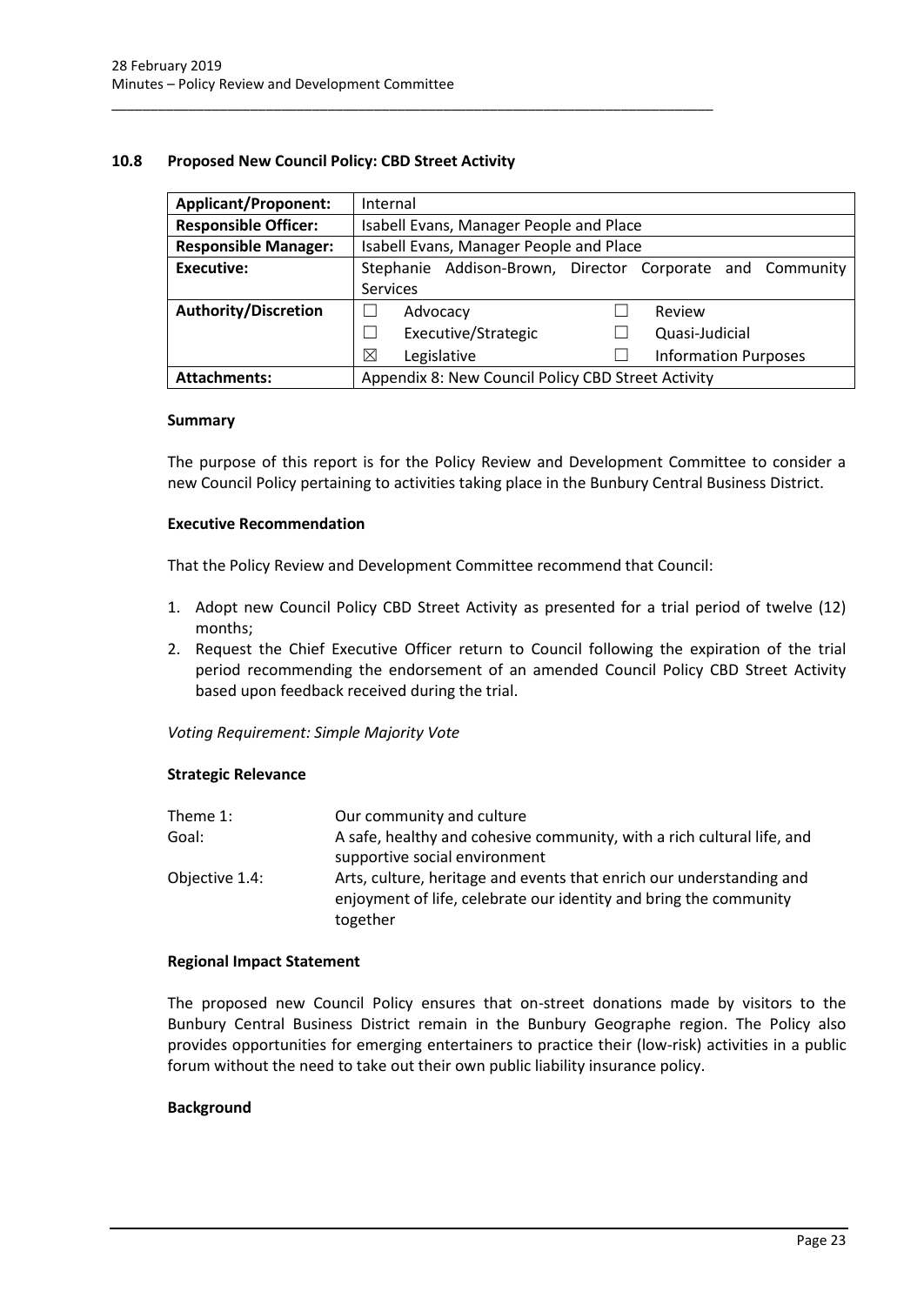Officers have reviewed the City's fundraising, information distribution and busking guidelines and processes pertaining to the public spaces of the Bunbury Central Business District (CBD) in order to reduce unnecessary red tape and foster a vibrant and welcoming atmosphere.

\_\_\_\_\_\_\_\_\_\_\_\_\_\_\_\_\_\_\_\_\_\_\_\_\_\_\_\_\_\_\_\_\_\_\_\_\_\_\_\_\_\_\_\_\_\_\_\_\_\_\_\_\_\_\_\_\_\_\_\_\_\_\_\_\_\_\_\_\_\_\_\_\_\_\_\_\_\_

Fundraising refers to organisations creating awareness of their cause and collecting donations for their charities. Recent examples of organisations conducting fundraising activities in the Bunbury CBD include the Cancer Council, Amnesty International and Blind Sports Australia.

Information distribution refers to organisations that are providing information only, are noncommercial and which do not accept donations. Recent examples of organisations conducting this type of activity include the Bunbury City Church, Bunbury Revival Fellowship, JSW Training and Australian Red Cross.

Busking refers to entertainers performing in a public space seeking money. The City recently held its second annual Bunbury Summer Jam wherein over 20 musicians were paid a small fee to busk throughout the CBD over four Saturdays in December 2018 and January 2019 (whilst having the ability to solicit further funds from the passing public).

All activities require a permit with the exception of busking at the City's permit-free Share the Spot locations designated by permanent signage at the below sites:

- 1. Paisley Square;
- 2. Bicentennial Square;
- 3. Corner of Victoria Street and Prinsep Street;
- 4. Corner of Victoria Street and Stephen Street;
- 5. Corner of Victoria Street and Eliot Street;
- 6. Corner of Victoria Street and Carey Street.

The Share the Spot initiative came into effect in March 2016 with the current processes regarding fundraising and information distribution commencing 1 July 2016.

There are no limits as to the number of times an applicant may apply, and last financial year the Events Team processed 36 permits for street appeals and 22 permits for information distribution activities, with each application approved in weekly blocks. On average there is generally an organisation booked each day in the CBD from 9am-4pm holding fundraising and/or information distribution activities. Currently, all street activity organisers require their own public liability insurance.

#### **Council Policy Compliance**

This report proposes the introduction of a new Council Policy.

#### **Legislative Compliance**

It is noted that the City is currently in the process of reviewing its Public Property Local Law which mentions street entertainment.

#### **Officer Comments**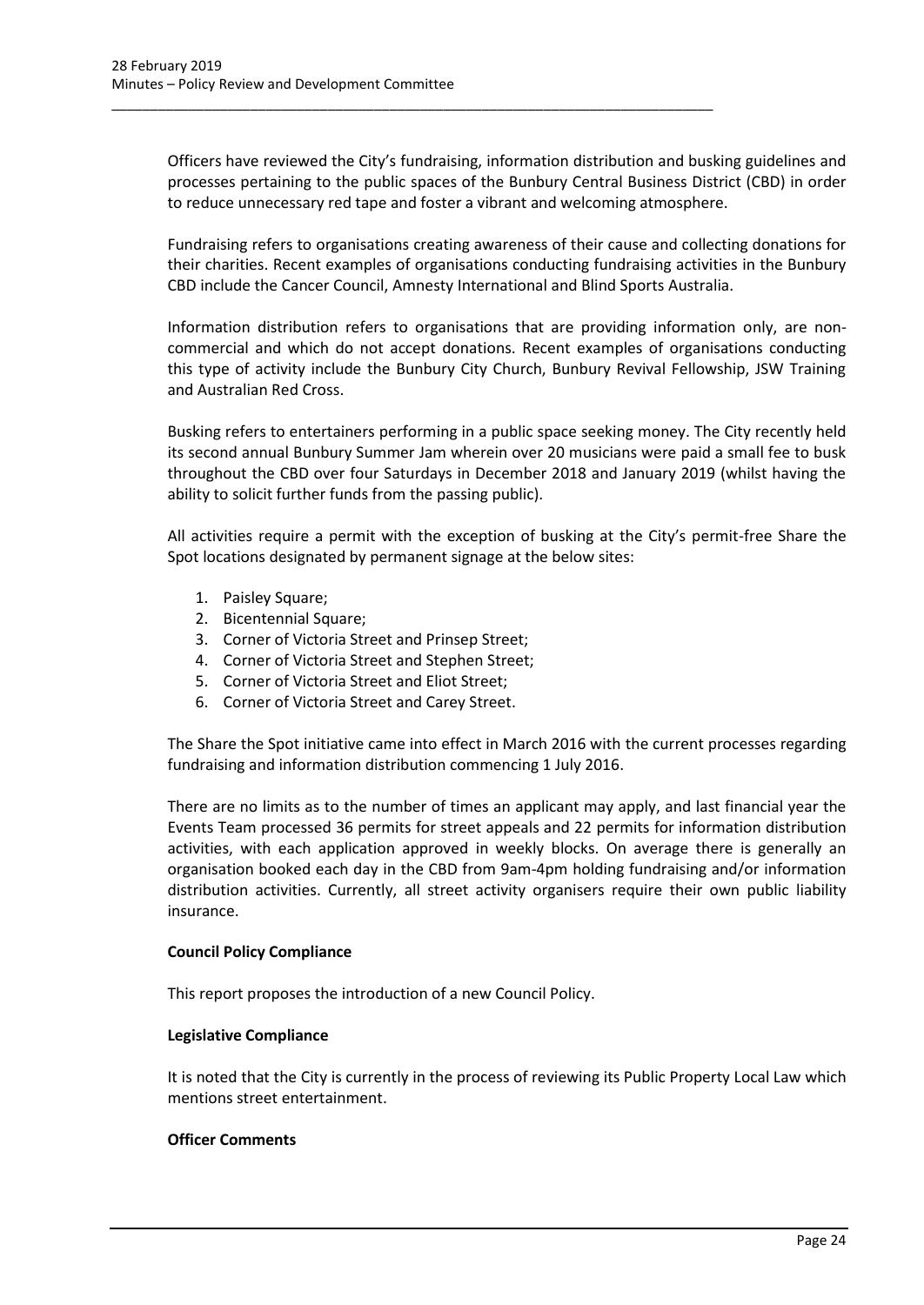It is proposed that the new CBD Street Activity Council Policy operate under a one year review period wherein feedback will be taken from activity organisers, businesses and the general public over the year and incorporated into a revised Policy presented to Council in 2020. Staff intend to commence the trial in Autumn so that any teething issues can be resolved in the traditionally quiet Autumn and Winter months in time for the busier Spring and Summer period.

\_\_\_\_\_\_\_\_\_\_\_\_\_\_\_\_\_\_\_\_\_\_\_\_\_\_\_\_\_\_\_\_\_\_\_\_\_\_\_\_\_\_\_\_\_\_\_\_\_\_\_\_\_\_\_\_\_\_\_\_\_\_\_\_\_\_\_\_\_\_\_\_\_\_\_\_\_\_

Following Council's endorsement all CBD businesses will be provided with a letter explaining the one year trial, including complaints and feedback mechanisms.

Busking is deemed to be an activity that activates the CBD and provides vibrancy and therefore it is proposed that the City take out a public liability insurance policy for buskers participating in low-risk activities (musicians) which will enable young and emerging performers to participate without needing to take out their own policy.

In relation to fundraising and information distribution, the cities of Albany, Busselton and Perth operate under the following processes:

- 1. For the **City of Albany**, information distribution and fundraising is allowed, however local groups are given first preference. There are no limits on the number of bookings, and there are only 3 areas to choose from. City of Albany doesn't receive many applications for ether activities, as this may also be due to their distance from Perth, which is where a lot of the charity's travel from
- 2. The **City of Busselton** allows one fundraising appeal per week in the Busselton and Dunsborough CBD areas. Any charitable organisation is allowed a maximum of 2 street appeals during any calendar year in Busselton and Dunsborough
- 3. The **City of Perth** do not allow fundraising that takes another person's details, especially payment details. Information distribution is permitted, however there is a two hour time limit per location, and then the organisation must move along.

In relation to busking, the Cities of Albany, Busselton and Perth operate under the following processes:

- 1. For the **City of Albany,** busking is permitted throughout the CBD without the need for a permit with the City providing street entertainment public liability insurance. Buskers are permitted to perform for 1.5 hours per location, and busking involving high-risk activities such as fire and knives is not permitted
- 2. For the **City of Busselton**, buskers must apply for a twelve (12) month permit which entitles them to busk between 9am and 9pm at the City's busk stops. Buskers are permitted to perform for two (2) hours per busk stop and busking involving dangerous objects is prohibited
- 3. The **City of Perth** are currently conducting their own busking trial wherein permit fees are reduced (Albany, Busselton nor Bunbury currently charge fees) and busking pitches will be demarcated in priority areas.

## **Analysis of Financial and Budget Implications**

Public liability insurance for buskers will require approximately \$1,000 annually which will be funded through existing baseline budgets.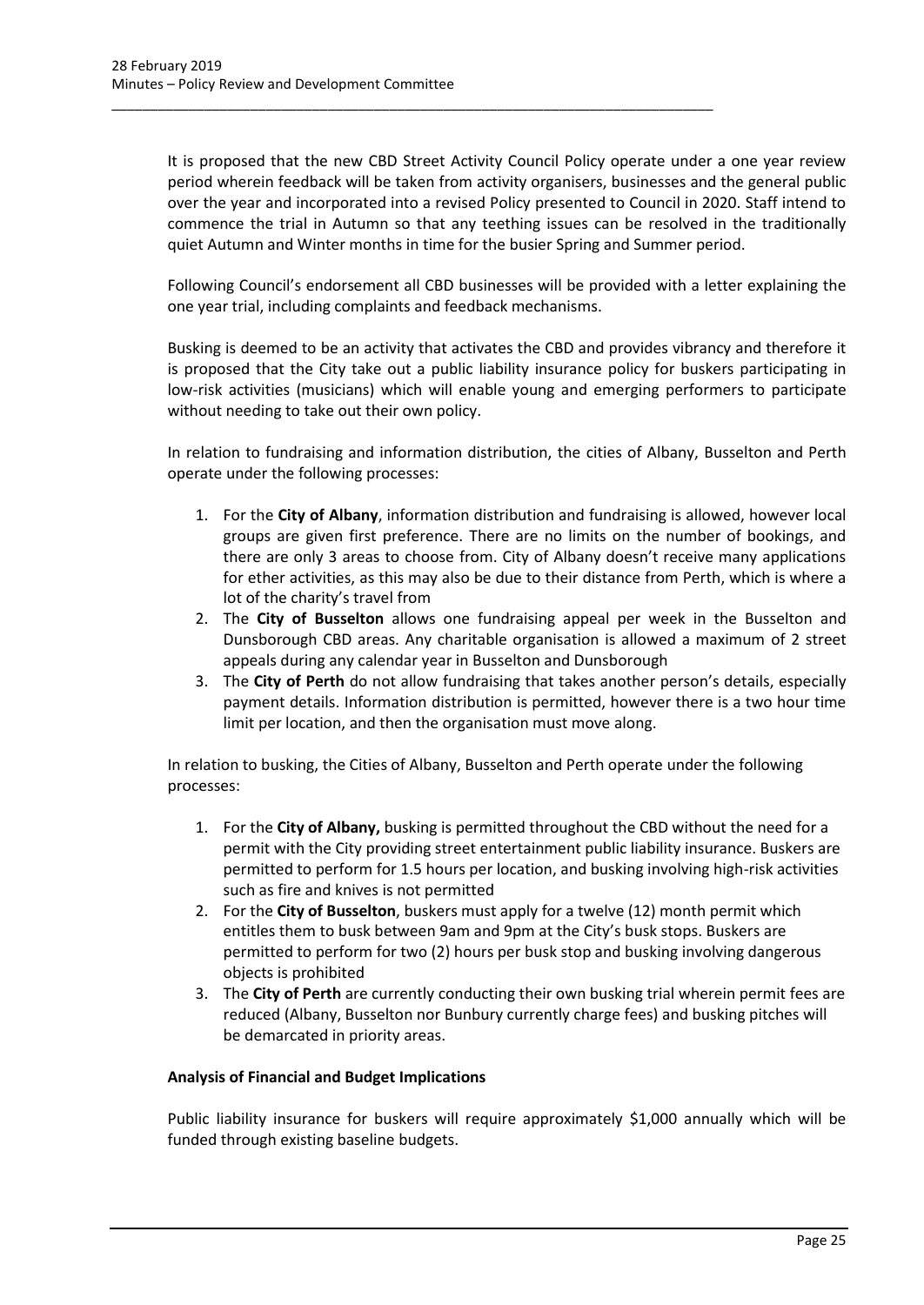A one-off cost will be incurred for the removal of existing Share the Spot signs which will be funded through existing baseline budgets.

\_\_\_\_\_\_\_\_\_\_\_\_\_\_\_\_\_\_\_\_\_\_\_\_\_\_\_\_\_\_\_\_\_\_\_\_\_\_\_\_\_\_\_\_\_\_\_\_\_\_\_\_\_\_\_\_\_\_\_\_\_\_\_\_\_\_\_\_\_\_\_\_\_\_\_\_\_\_

#### **Community Consultation**

In relation to fundraising and information distribution staff contacted the below businesses which are located close to some of the approved areas for fundraising and information distribution activities, who offered the following feedback:

## *Hi Juaini,*

*Thanks for your email. Unfortunately we do regularly get complaints from shoppers regarding the pushy and overbearing behaviour of many of the charity organisations that operate within the Paisley Square. We also constantly have to tell them to keep off the Centre property, as they regularly approach customers exiting the centre or at the ATM. Customer feedback is that it is intimidating and frustrating to be harassed by people wanting money when they are trying to go about their business and many don't come in when they know the charities are hanging around.*

*We have also had many complaints in particular regarding the Seeing Eye Dogs Australia group, and I personally experienced one of them cat calling me as I walked past a month or so ago – a complaint was made to the council at the time and the rangers attended however they continued to operate within the area and are in fact there this week again.*

*Ideally we would prefer no organisation that makes profit/commission off their interactions as these are the most pushy and aggressive and deter customers from the area. Organisations that are informational only (such as local government or health organisations) don't seem to be problematic, so we would be happy for them to continue provided we don't receive complaints regarding their behaviour.*

*We appreciate your contacting us as this has been an ongoing issue for some time.*

*Kind regards, Leyna Parli Centre Management Assistant*

*I'm Shani the manager of Sussan on the corner of Victoria and Princep st. As per discussion you had with my team Member Rebecca, here is some info for you regarding the people that stand on our corner selling "charity".*

*It's done nothing but harm to our business because these sales people stand on the corner of our business which makes people try to quickly bypass them and completely miss our store. They even stand right in front of the door sometimes. Customers that do come in are very frustrated and feel harassed. These people that stand out the front are also extremely loud and everyone in the store can hear what they are saying and they comment on how "annoying" these people are and they feel apprehensive about having to dodge them when they leave the store.*

*I've also heard a couple of the sales people get aggressive towards people when they try to avoid them or tell them they aren't interested. They also get up in peoples personal space and stop them from passing them by standing in their way which is very intimidating especially for elderly people.*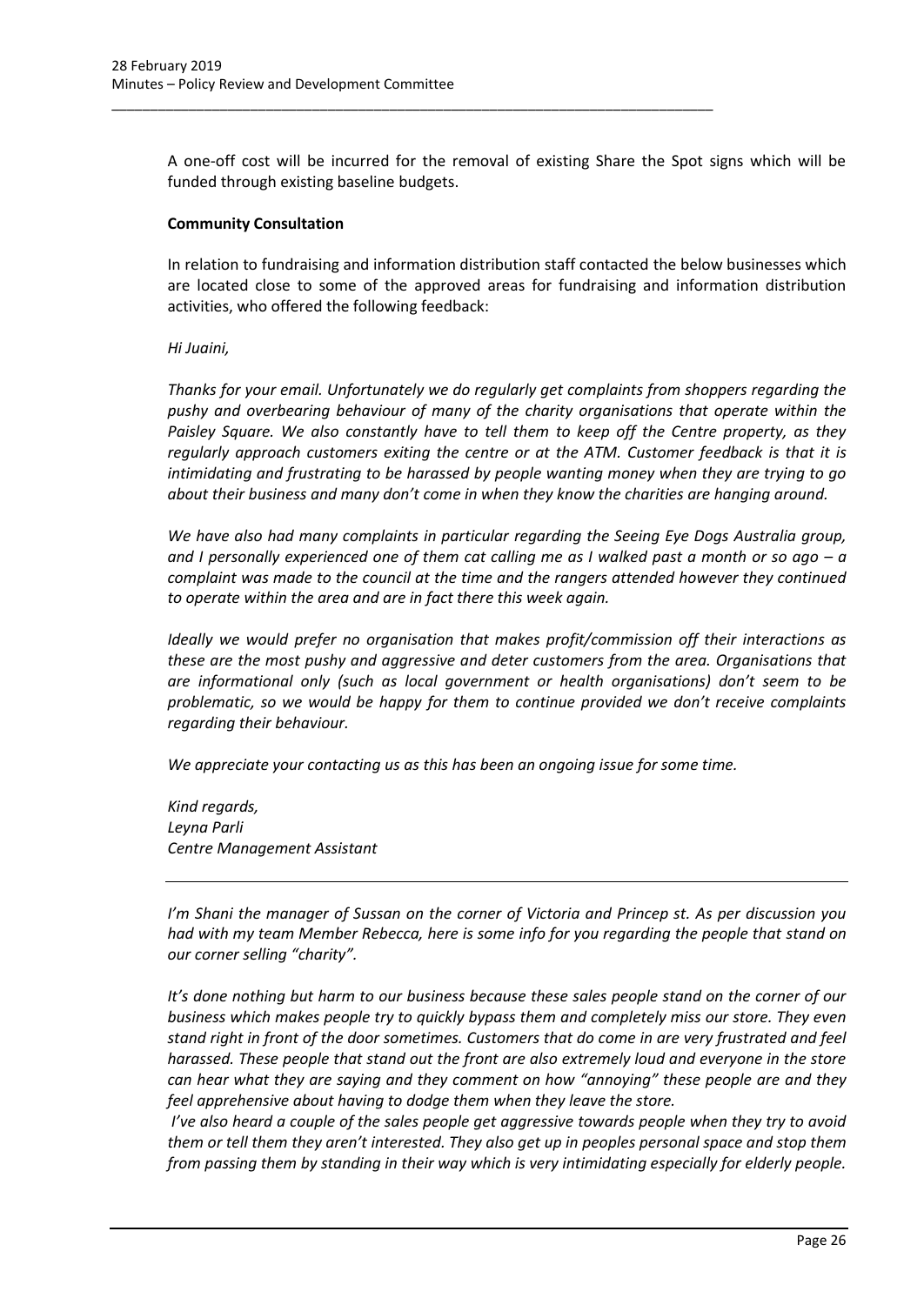*I believe this puts people off from coming into town. Especially as there were so many of them week after week for a while there. Those corners on Victoria st get a reputation for harassing sales people.* 

*I've even emailed the council prior to this about a year ago because it was becoming such a problem but not much was done about it. Would be great to see something finally done. Thanks so much for your time, Shani*

#### *Hi*

*I'm a part time employee of Sussans on Victoria street.* 

\_\_\_\_\_\_\_\_\_\_\_\_\_\_\_\_\_\_\_\_\_\_\_\_\_\_\_\_\_\_\_\_\_\_\_\_\_\_\_\_\_\_\_\_\_\_\_\_\_\_\_\_\_\_\_\_\_\_\_\_\_\_\_\_\_\_\_\_\_\_\_\_\_\_\_\_\_\_

*We often get the people banging on about certain charities right in front of our doorway. They are very pushy and abrupt most times. We often hear foul language from them just because someone said "no thanks". They yell to each other from across the street and block people from coming into our shop. Customers have complained many times about how rude they can be. We 100% support local charities/organisations but these people deter shoppers.* 

*Thanks for letting me voice my opinion. Rebecca Dalton, Sussans.* 

## *Hi Juaini,*

*I have been asked to give you our opinion of the way the charity workers operate outside our store.*

*While we appreciate they are doing a job and they are mostly polite, unfortunately they are very, very annoying. We have to hear their loud sales pitch over and over all day and sometimes all week. Also the customers do not appreciate having to figure out how to avoid their pushy sales pitch so I do believe it does interrupt pedestrian traffic flow.* 

*(It is uncomfortable having to hear, usually young, people giving out their personal information to complete strangers as well)*

*Fran Dickson Manager Wombat Lodge 104 Victoria St Bunbury*

Staff also contacted the charities that apply for the most street appeal permits as follows:

- 1. National Breast Cancer Foundation
- 2. Ways Fundraising Pty Ltd
- 3. Canteen Australia
- 4. Blind Sports Australia
- 5. Seeing Eye Dogs Australia
- 6. Amnesty International, Bunbury branch.

The charities were provided two (2) weeks to offer feedback regarding the newly proposed areas. Unfortunately, none of the charities replied with any comments regarding the changes, apart from the Bunbury branch of Amnesty International who provided the below feedback.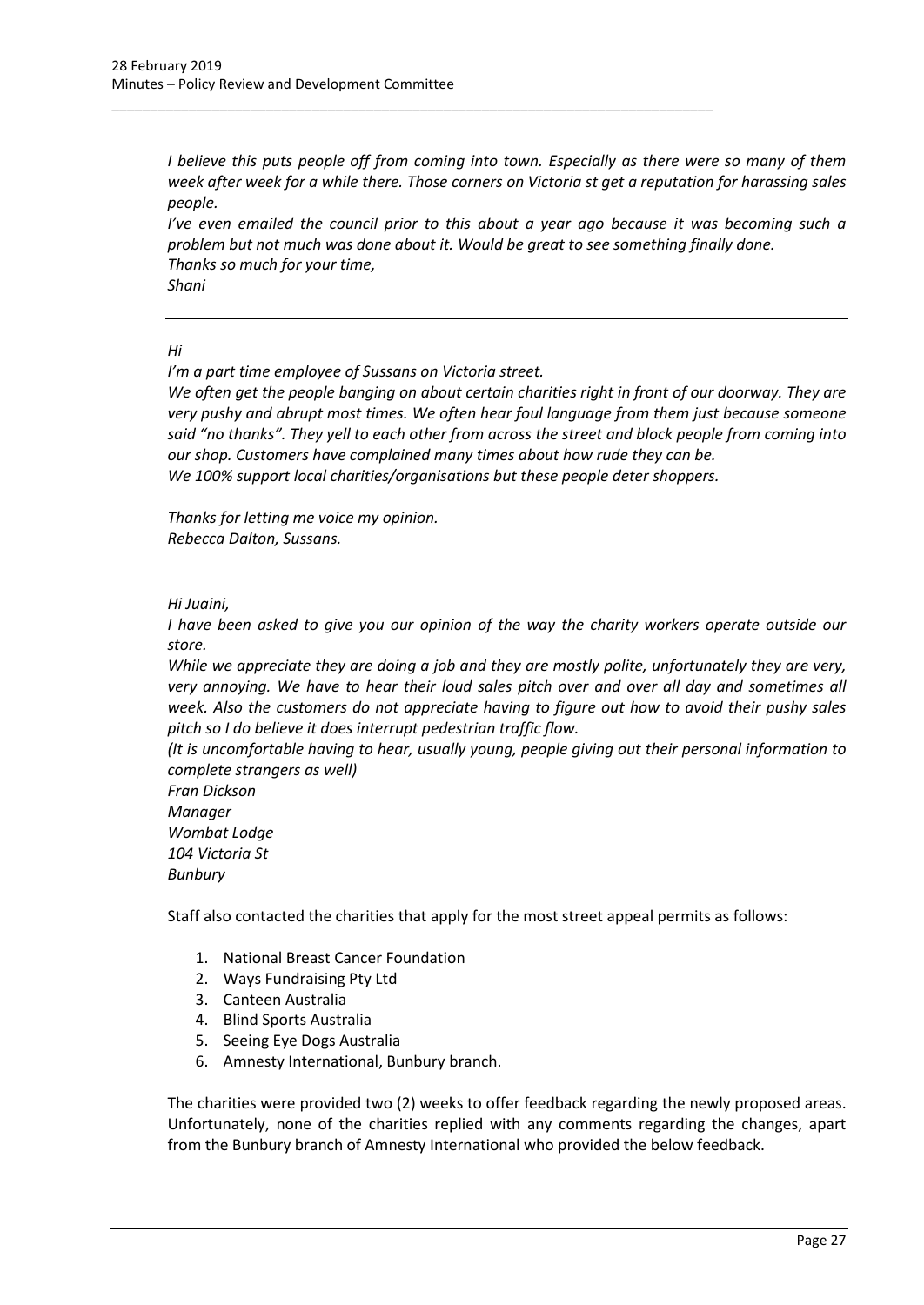*The 3 organisations I am familiar with have limited time to collect money and so organise as many collectors at the same time on the streets. We have up to 6 at a time. The RSL may have more. You are proposing 2 spots, severely restricting our fundraising and communication with the public. One of the spots, Victoria & Stephen, has the same people from Paisley. Effectively, you will reduce us to one site.*

*These collections presently, affect the CBD about 10 times a year.*

\_\_\_\_\_\_\_\_\_\_\_\_\_\_\_\_\_\_\_\_\_\_\_\_\_\_\_\_\_\_\_\_\_\_\_\_\_\_\_\_\_\_\_\_\_\_\_\_\_\_\_\_\_\_\_\_\_\_\_\_\_\_\_\_\_\_\_\_\_\_\_\_\_\_\_\_\_\_

*Paisley has 5 pathways, only 3 available because 2 are on Centrepoint land and we are not allowed there.*

*Until this year, we normally collect at: (In order of importance).*

*South Entrance to Centrepoint away from the crosswalk. Stirlings Entrance in Paisley Street. Paisley Square. Cnr Victoria & Prinsep. Cnr Victoria & Stephen. Other areas according to events ie Rallies with permission.*

*We have collected at the South Entrance to Centrepoint for 24 years WITHOUT COMPLAINT.*

*We have collected at the Stirlings Entrance for at least 11 years. I believe 18. WITHOUT COMPLAINT, except in 2016.*

*In 2016, we were assured by the outgoing Events Officer, that Paisley & environs meant reasonably far away from the Paisley area ie Stirlings and would bend the rules sufficiently to allow us to continue collecting at Stirlings as we had for many years past. On the day, when we were challenged, the new Events Officer declared "Environs" means only at the Paisley Square.*

*In 2017, Councillors were able to negotiate the return to the previous system. Still NO COMPLAINTS. We were assured verbally that we would not have the same problem in 2018. We did! Much to my frustration.*

*It takes hours of work to organise dozens of Volunteers on the assumption there will not be problems.*

*I find it astonishing that the C o B receives complaints about people coming from other areas, mainly Perth, being aggressive and upsetting businesses and, your answer is a One-Rule Fits-All which penalises your local residents and ratepayers who do the right thing WITHOUT COMPLAINTS. If you have specific complaints about our collectors it needs to be addressed at the time as per the printed obligations, and not floated as "feedback from general members of the public".*

*It is becoming harder and harder for locally-based charities to collect money in the CBD. Your changes will make it even harder.*

*Some observations from me.*

*\*There is a marked reduction in the amount of foot traffic in Victoria Street. Some of my collectors have said they would rather donate \$20 than stand on a hot or rainy corner for \$10 an hour.*

*The shift of Bankwest to Centrepoint has reduced this traffic.*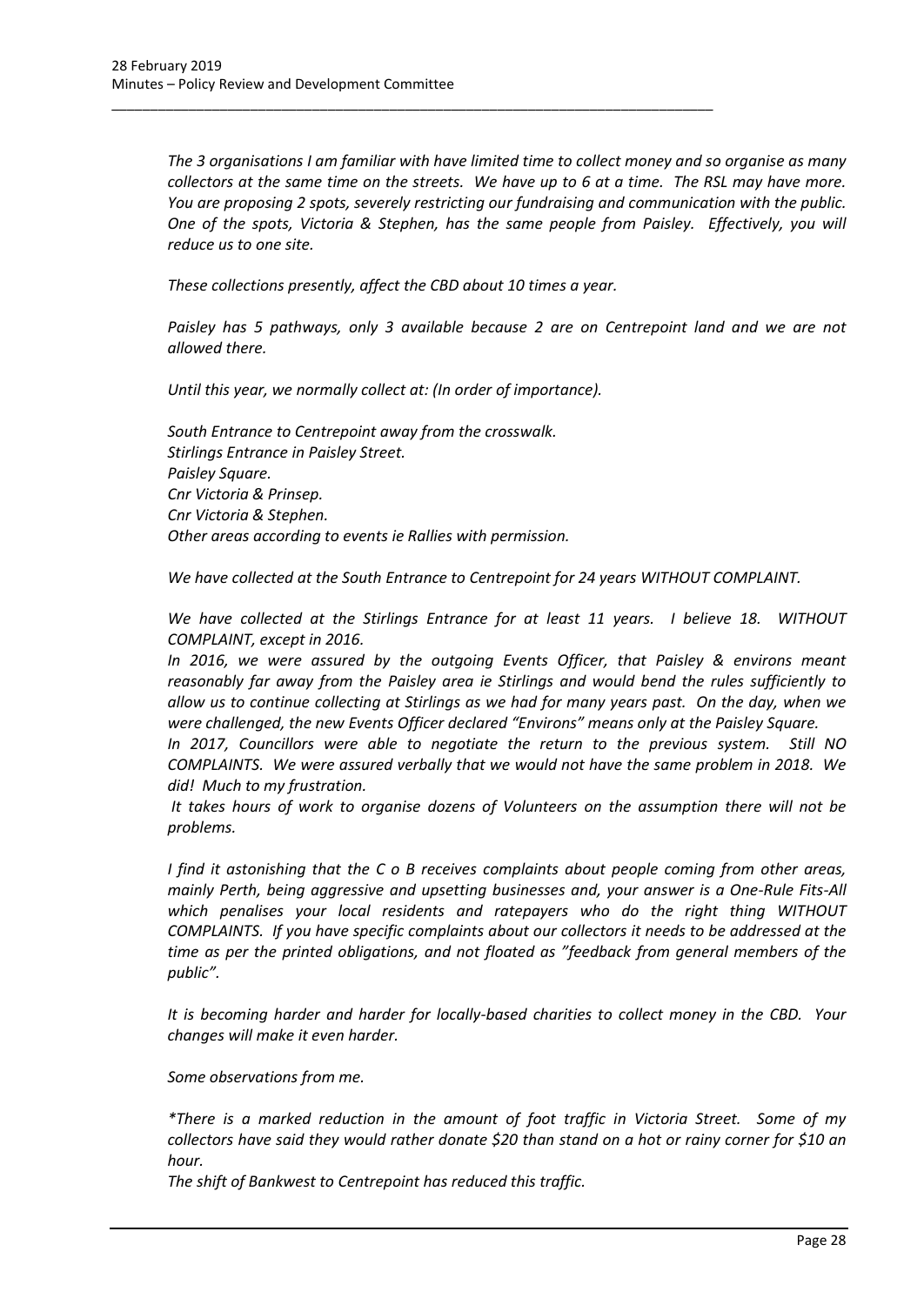*\*Before the introduction of Extended Trading Hours, most people shopped on Thursday(Late night closing) & Saturday (6pm closing.) Now, people shop anytime but a lot still shop on the Thursday and on Saturday morning.*

*Our best Thursday, \$1853 in 2008. Best Saturday, \$1267 in 2012.*

\_\_\_\_\_\_\_\_\_\_\_\_\_\_\_\_\_\_\_\_\_\_\_\_\_\_\_\_\_\_\_\_\_\_\_\_\_\_\_\_\_\_\_\_\_\_\_\_\_\_\_\_\_\_\_\_\_\_\_\_\_\_\_\_\_\_\_\_\_\_\_\_\_\_\_\_\_\_

*This year 2018: Thursday; \$600. Saturday; \$250. Because we were denied our request for our usual access to the main foot-traffic flows*

*\*The introduction of 2 & 3 hours parking has resulted in less people movements around the town. They don't have to come back to their cars regularly. (At least they don't have to save coins for the metre.)*

*\*More people changing to Card Only. We are often asked if they can donate by card. Despite reducing total cash donations; Cards Only will be the time to stop trying to collect for charities. I believe we still get very generous cash donations.*

*Some comments from me.*

*It is a sad day for Bunbury when Council employees are defending complaints that people can't get past collectors because they are blocked access by people surrounding collectors trying to make donations. I have seldom seen that.*

*\*None of the spots you wish to delete have access problems.*

*\*I ask my collectors to stand where people can see them so they have time to decide what to do before they reach the collector.*

*\*Busking: I am not sure who you consulted but I consider most busking spots are in poor positions and have only ever seen one used, with little success.*

*Finally, I believe that if you proceed with the proposal, you will be making collecting in the CBD not worth wasting our valuable VOLUNTEER time on.*

*I suggest you use a special Form or a separate part of the form to give flexibility to your decisions for local collectors.*

*Phil Smith, Amnesty International, Bunbury branch.* 

In relation to busking, for this year's Bunbury Summer Jam staff allowed buskers to select their own locations in order to understand what the most popular locations throughout the CBD are. This resulted in a wide variety of locations being included in the initiative with many businesses inviting nearby buskers back to their location, with some even being paid by the business directly.

## **Councillor/Officer Consultation**

This matter has been referred to the Environmental Health, Community Law, Safety & Emergency Management team, whose comments have been incorporated into the proposed Council Policy. Rangers currently attend to complaints and it is proposed that this continues.

Rangers also advised that they attend to many complaints against charities engaging in fundraising activity. Each complaint was based around the charities being too aggressive towards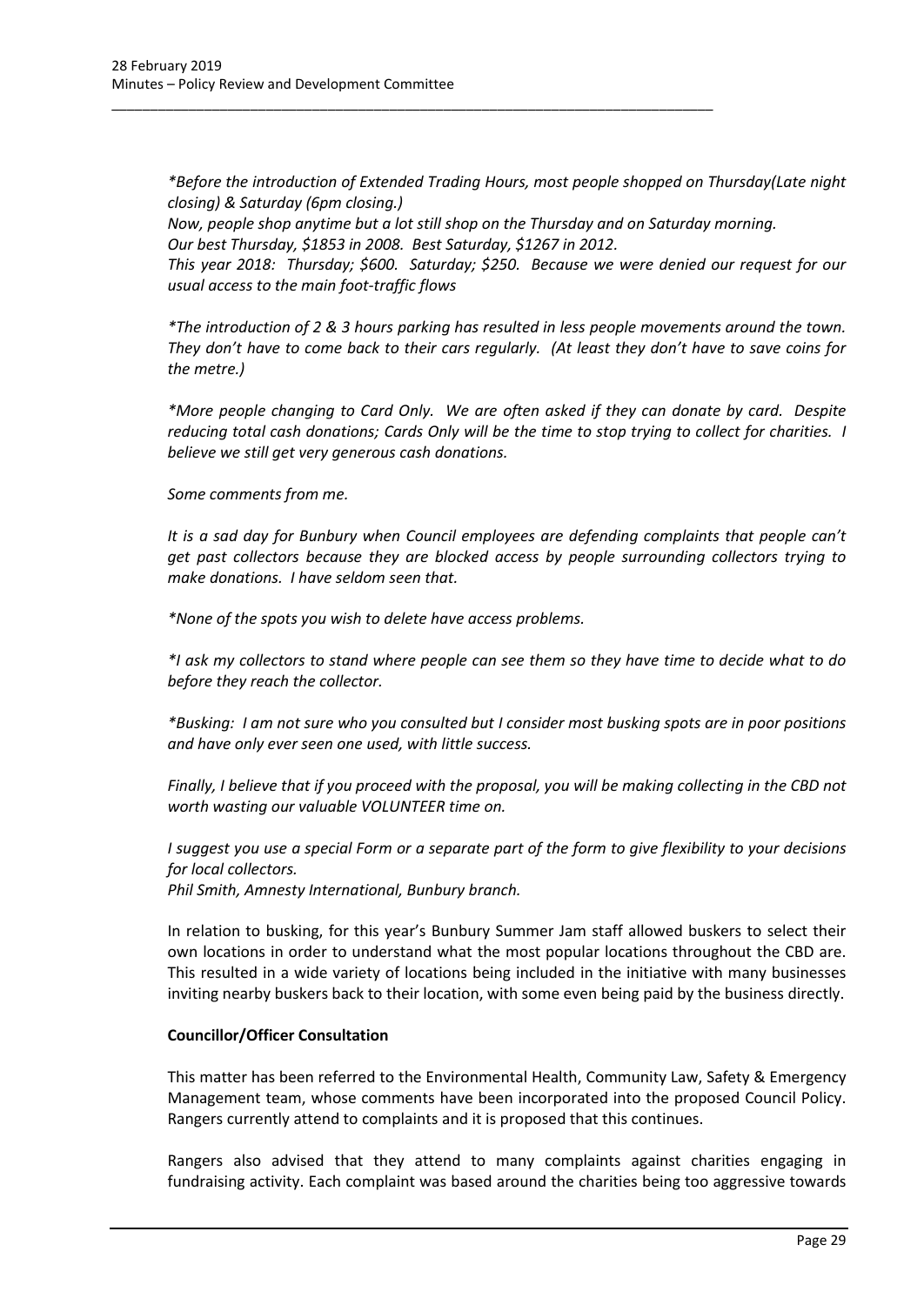people and impeding the foot path. Upon a warning, this information is then provided to the Events Bookings Officer, who records the complaint, and contacts the manager of the charity advising of the warning. Unfortunately a complaints register did not exist until 31 July 2018, and therefore statistics prior to this date are not able to be included in this report.

\_\_\_\_\_\_\_\_\_\_\_\_\_\_\_\_\_\_\_\_\_\_\_\_\_\_\_\_\_\_\_\_\_\_\_\_\_\_\_\_\_\_\_\_\_\_\_\_\_\_\_\_\_\_\_\_\_\_\_\_\_\_\_\_\_\_\_\_\_\_\_\_\_\_\_\_\_\_

Since the complaints register was established, below are the formal complaints received via email:

| Name Of                     | Date      | Location        | <b>Comments / Reasons</b>                  |
|-----------------------------|-----------|-----------------|--------------------------------------------|
| Organisation                |           |                 |                                            |
| Seeing Eye Dogs             | 31/7/2018 | Paisley Square  | Harassing people to get their<br>attention |
|                             |           |                 |                                            |
| Seeing Eye Dogs             | 2/8/2018  | Paisley Square  | Harassing people to get their              |
|                             |           |                 | attention                                  |
| <b>Blind Dogs Australia</b> | 3/8/2018  | Victoria Street | One person in particular yelling out       |
|                             |           | (outside NAB)   | to passers-by                              |
| Seeing Eye Dogs             | 27/9/2018 | Paisley Square  | Harassing people to get their              |
|                             |           |                 | attention                                  |

Rangers also report that the City regularly receives phone call and face to face complaints regarding the charities, however many of the complainants do not proceed to email the City formalising the complaint. Centrepoint Shopping Centre management have now been advised to direct customer complaints regarding any charity organisations to the City via email [records@bunbury.wa.gov.au.](mailto:records@bunbury.wa.gov.au)

#### **Applicant Consultation**

Not applicable.

#### **Timeline: Council Decision Implementation**

The proposed timeline is as follows:

28 February 2019 – Policy Review & Development Committee endorsement 19 March 2019 – Council endorsement 1 April 2019 – trial commences 30 September 2019 – half-way review 31 March 2020 – trial ceases April 2020 – Council considers permanent Policy.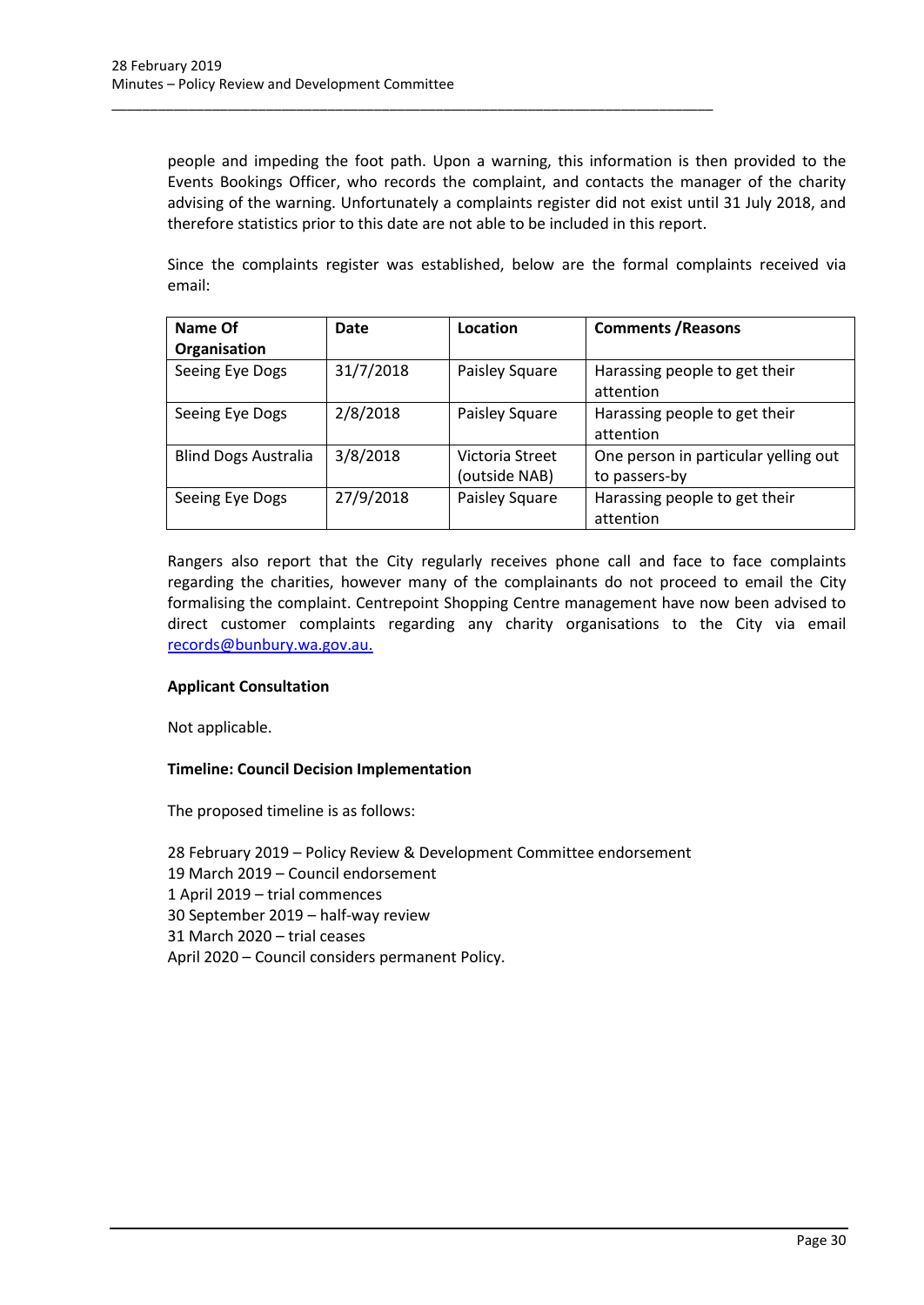# **Outcome of Meeting 28 February 2019**

The executive recommendation as printed was moved Cr Steele and second Cr Brown, and was carried unanimously as follows:

*That the Policy Review and Development Committee recommend that Council:*

\_\_\_\_\_\_\_\_\_\_\_\_\_\_\_\_\_\_\_\_\_\_\_\_\_\_\_\_\_\_\_\_\_\_\_\_\_\_\_\_\_\_\_\_\_\_\_\_\_\_\_\_\_\_\_\_\_\_\_\_\_\_\_\_\_\_\_\_\_\_\_\_\_\_\_\_\_\_

- *1. Adopt new Council Policy CBD Street Activity as presented for a trial period of twelve (12) months;*
- *2. Request the Chief Executive Officer return to Council following the expiration of the trial period recommending the endorsement of an amended Council Policy CBD Street Activity based upon feedback received during the trial.*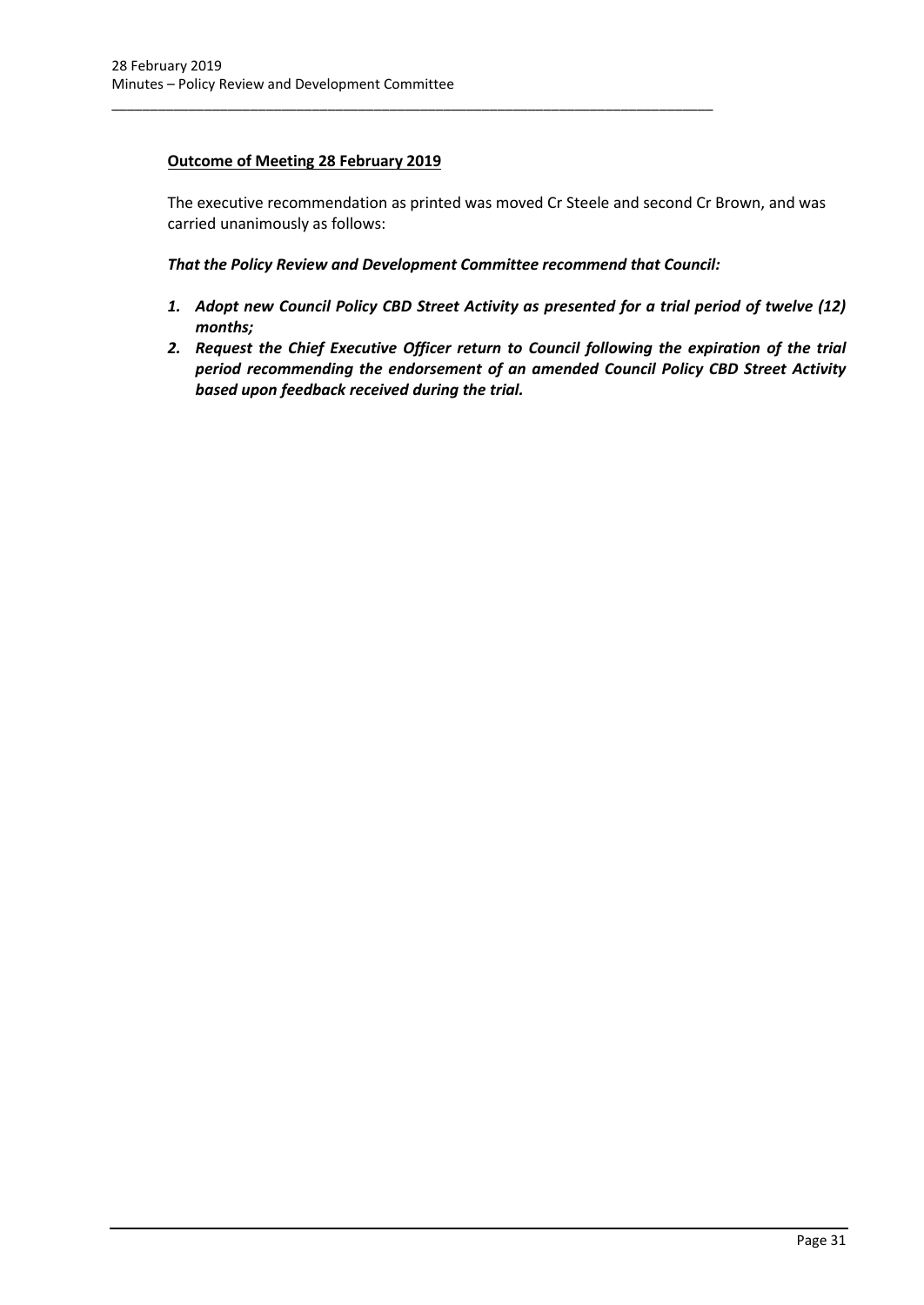## <span id="page-32-0"></span>**10.9 Amendment to Code of Conduct**

| <b>Applicant/Proponent:</b> | Internal                                          |  |                             |  |
|-----------------------------|---------------------------------------------------|--|-----------------------------|--|
| <b>Responsible Officer:</b> | Leanne French, Senior Governance and Risk Officer |  |                             |  |
| <b>Responsible Manager:</b> | Greg Golinski, Manager Governance                 |  |                             |  |
| <b>Executive:</b>           | Mal Osborne, Chief Executive Officer              |  |                             |  |
| <b>Authority/Discretion</b> | Advocacy<br>Review                                |  |                             |  |
|                             | Executive/Strategic                               |  | Quasi-Judicial              |  |
|                             | $\boxtimes$<br>Legislative                        |  | <b>Information Purposes</b> |  |
| <b>Attachments:</b>         | Appendix 9: Revised Code of Conduct               |  |                             |  |

\_\_\_\_\_\_\_\_\_\_\_\_\_\_\_\_\_\_\_\_\_\_\_\_\_\_\_\_\_\_\_\_\_\_\_\_\_\_\_\_\_\_\_\_\_\_\_\_\_\_\_\_\_\_\_\_\_\_\_\_\_\_\_\_\_\_\_\_\_\_\_\_\_\_\_\_\_\_

#### **Summary**

Under the provisions of section 5.103 of the *Local Government Act 1995*, every Local Government is to prepare and adopt a code of conduct to be observed by council members, committee members and employees.

#### **Executive Recommendation**

That the Policy Review and Development Committee recommend that Council, pursuant to section 5.103 of the *Local Government Act 1995*, adopt the amended Code of Conduct as presented at Appendix 9.

*Voting Requirement: Simple Majority* 

#### **Strategic Relevance**

| Theme 4:       | Our City                                                               |
|----------------|------------------------------------------------------------------------|
| Goal:          | Civic leadership, partnerships and sound governance in delivering with |
|                | and for the community                                                  |
| Objective 4.3: | Trusted leadership and robust decision-making                          |

#### **Regional Impact Statement**

Not applicable

#### **Background**

The City's Code of Conduct communicates expected standards of conduct and integrity to all those who represent or are employed by the City of Bunbury. The Code contributes to building and sustaining a culture of integrity, and creates a robust and transparent framework in which we operate, which is fundamental to good organisational performance and public confidence.

As part of the Cultural Change program being embarked on by the City, City staff collectively developed new organisational values and behaviours. On 5 December 2018, staff announced the agreed values and behaviours collectively known as #WEARECOB, with a briefing to Elected Members of the same held on 11 December 2018.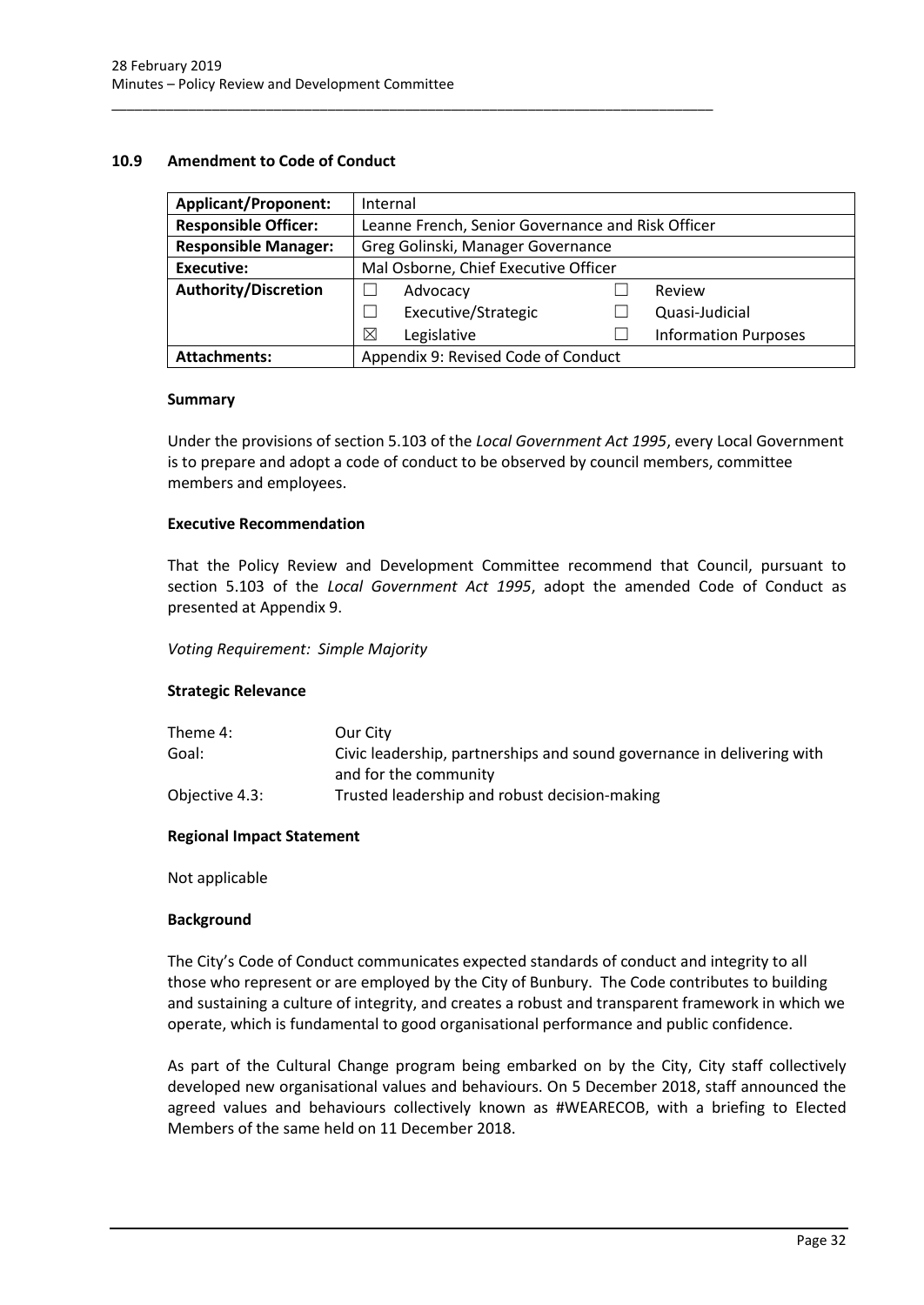The Code of Conduct currently included reference to the existing values, and Officers seek to amend to the Code to include the new values to deliver consistent communication to employees, both current and future. All new staff are required to acknowledge that they have received and read the Code, which is why it is important for the document to reflect the new values.

## **Council Policy Compliance**

There is no policy compliance consideration impacting on this report, however the Code of Conduct does refer to underpinning Council Policies and Corporate Guidelines.

\_\_\_\_\_\_\_\_\_\_\_\_\_\_\_\_\_\_\_\_\_\_\_\_\_\_\_\_\_\_\_\_\_\_\_\_\_\_\_\_\_\_\_\_\_\_\_\_\_\_\_\_\_\_\_\_\_\_\_\_\_\_\_\_\_\_\_\_\_\_\_\_\_\_\_\_\_\_

#### **Legislative Compliance**

Consideration of this matter is a requirement under the provision of section 5.103 of the *Local Government Act 1995*.

Part 9 of the *Local Government (Administration) Regulations 1996* details requirements to be included in a Code of Conduct.

## **Officer Comments**

The City currently has a single Code of Conduct which is applicable to Council members, committee members and employees. There is the possibility that this will change with the ongoing review of the Local Government Act by the Department of Local Government, Sport and Cultural Industries, whereby there is growing support for Codes of Conduct to be separate for Elected Members and employees, with the standards panel enforcing the Code for elected members and the CEO determining and enforcing the Code for employees. The Amendment Bill addressing this priority reform is expected to be submitted to Parliament in the coming months.

However, subject to the passing of the Amendment Bill, the City's Code of Conduct in compliance with the *Local Government Act 1995*, and must be adopted by Council.

Changing culture within an organisation takes time and systematic effort to ensure success. Communicating a consistent message of agreed values and behaviours to staff is imperative to support the process. Amending the City's Code of Conduct to reflect the same values and behaviours that are being communicated to staff is an important part of this process.

#### **Analysis of Financial and Budget Implications**

There are no budget implications resulting from the recommendations in this item.

#### **Community Consultation**

Not applicable.

#### **Councillor/Officer Consultation**

The Chief Executive officer and Organisational Development and Human Resources Department have been consulted in the preparation of this report.

## **Applicant Consultation**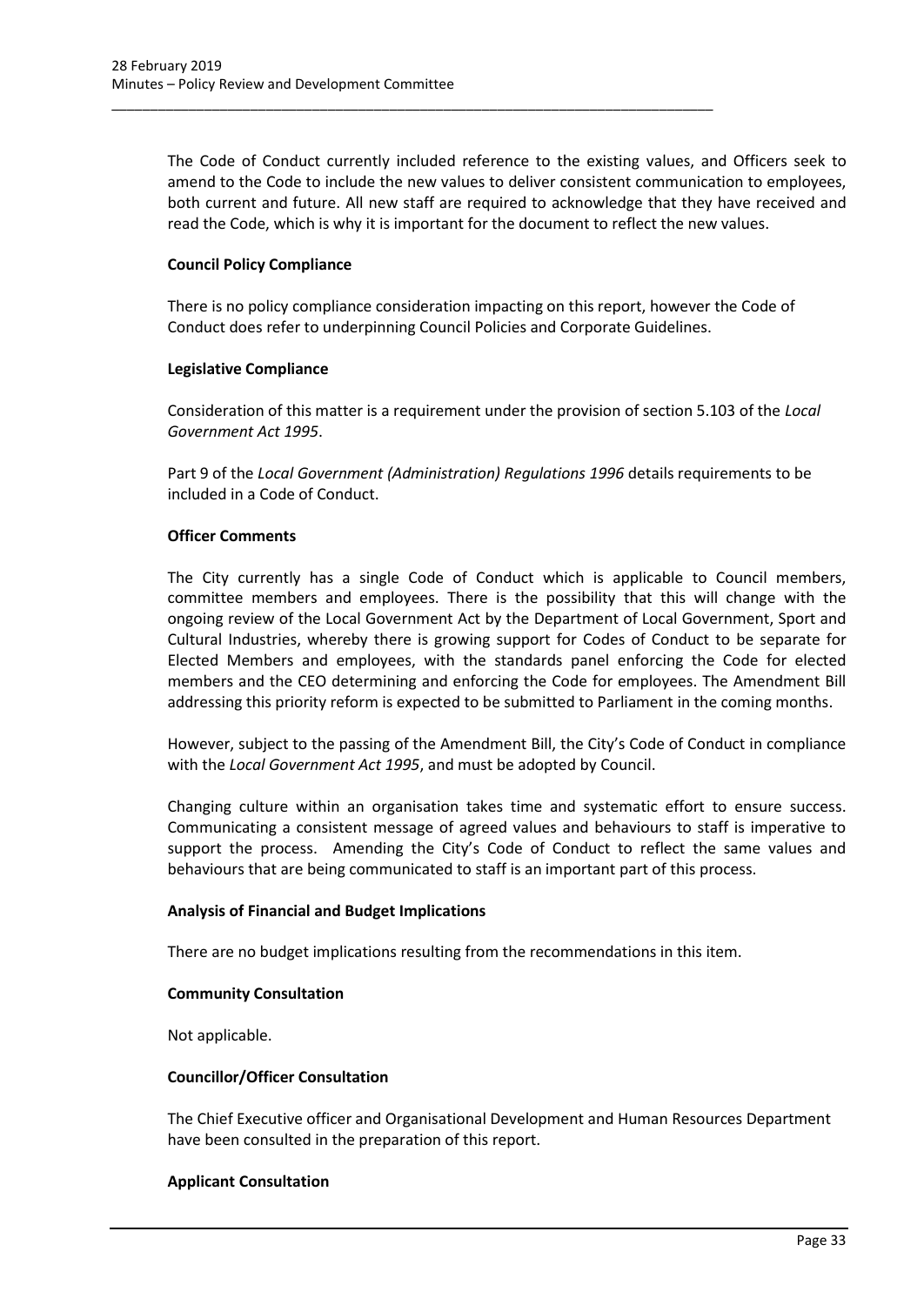Not applicable.

#### **Timeline: Council Decision Implementation**

\_\_\_\_\_\_\_\_\_\_\_\_\_\_\_\_\_\_\_\_\_\_\_\_\_\_\_\_\_\_\_\_\_\_\_\_\_\_\_\_\_\_\_\_\_\_\_\_\_\_\_\_\_\_\_\_\_\_\_\_\_\_\_\_\_\_\_\_\_\_\_\_\_\_\_\_\_\_

This item will be going to the Policy Committee for consideration on 28 February 2019. Any recommendations from the Committee will be presented to Council at the 12/19 March round of meetings.

## **Outcome of Meeting 28 February 2019**

The executive recommendation as printed was moved Cr Steele and second Cr Brown, and was carried unanimously as follows:

*That the Policy Review and Development Committee recommend that Council, pursuant to section 5.103 of the Local Government Act 1995, adopt the amended Code of Conduct as presented at Appendix 9.*